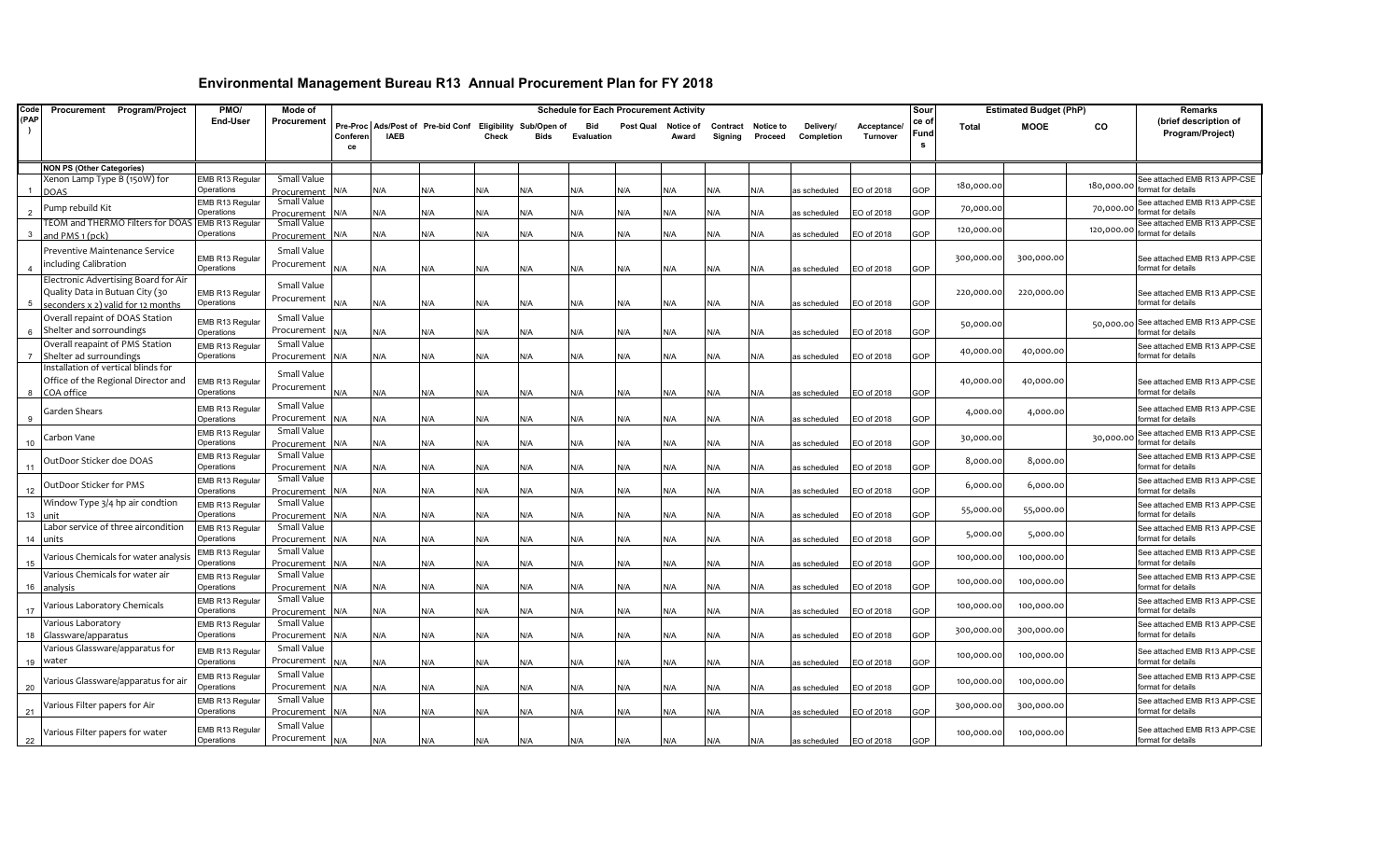| Code | Procurement Program/Project                                       | PMO/                          | Mode of                    |                      |                         |                                                  |                         |                         | <b>Schedule for Each Procurement Activity</b> |                        |                        |                        |                      |                         |                         | Sour         |              | <b>Estimated Budget (PhP)</b> |              | Remarks                                            |
|------|-------------------------------------------------------------------|-------------------------------|----------------------------|----------------------|-------------------------|--------------------------------------------------|-------------------------|-------------------------|-----------------------------------------------|------------------------|------------------------|------------------------|----------------------|-------------------------|-------------------------|--------------|--------------|-------------------------------|--------------|----------------------------------------------------|
| (PAP |                                                                   | End-User                      | Procurement                | Pre-Proc<br>Conferen | <b>IAEB</b>             | Ads/Post of Pre-bid Conf Eligibility Sub/Open of | Check                   | Bids                    | <b>Bid</b><br>Evaluation                      | Post Qual              | Notice of<br>Award     | Contract<br>Signing    | Notice to<br>Proceed | Delivery/<br>Completion | Acceptance/<br>Turnover | ce o<br>Fund | <b>Total</b> | <b>MOOE</b>                   | CO           | (brief description of<br>Program/Project)          |
|      |                                                                   |                               |                            | ce                   |                         |                                                  |                         |                         |                                               |                        |                        |                        |                      |                         |                         | - S          |              |                               |              |                                                    |
|      |                                                                   |                               | Small Value                |                      |                         |                                                  |                         |                         |                                               |                        |                        |                        |                      |                         |                         |              |              |                               |              |                                                    |
| 23   | Various Filter papers for laboratory                              | EMB R13 Regular<br>Operations | Procurement                | N/A                  | N/A                     | N/A                                              | N/A                     | N/A                     | N/A                                           | N/A                    | N/A                    | N/A                    | N/A                  | as scheduled            | EO of 2018              | GOP          | 50,000.00    | 50,000.00                     |              | See attached EMB R13 APP-CSE<br>format for details |
|      | High purity (Laboratory grade)                                    | EMB R13 Regular               | Small Value                |                      |                         |                                                  |                         |                         |                                               |                        |                        |                        |                      |                         |                         |              | 50,000.00    | 50,000.00                     |              | See attached EMB R13 APP-CSE                       |
| 24   | acytelene gas                                                     | Operations                    | Procurement                | N/A                  | N/A                     | N/A                                              | N/A                     | N/A                     | N/A                                           | N/A                    | N/A                    | ۷/A                    | N/A                  | as scheduled            | EO of 2018              | GOP          |              |                               |              | ormat for details                                  |
| 25   | High purity (Laboratory grade)<br>argon gas                       | EMB R13 Regular<br>Operations | Small Value<br>Procurement | N/A                  | N/A                     | N/A                                              | N/A                     | N/A                     | N/A                                           | <b>V/A</b>             | N/A                    | ۷A/                    | <b>N/A</b>           | as scheduled            | EO of 2018              | GOP          | 50,000.00    | 50,000.00                     |              | See attached EMB R13 APP-CSE<br>format for details |
|      | Ion Chromatography                                                |                               | Small Value                | approval             | approval                | approval                                         | approval                | approval                | approval                                      | approval               | pproval                | ipproval               | approval             |                         |                         |              | 2,000,000.00 |                               | 2,000,000.00 | See attached EMB R13 APP-CSE                       |
| 26   |                                                                   | Public Bedding                | Procurement                | schedule             | schedule of             | schedule of                                      | schedule o              | schedule of             | chedule                                       | schedule o             | schedule o             | schedule o             | schedule             | as scheduled            | EO of 2018              | GOP          |              |                               |              | ormat for details                                  |
| 27   | Fabrication and installation of Canopy<br>Hood                    | <b>Public Bedding</b>         | Small Value<br>Procurement | approval<br>schedule | approval<br>schedule of | approval<br>schedule of                          | approval<br>schedule of | approval<br>schedule of | approval<br>schedule (                        | approval<br>schedule c | approval<br>schedule o | ipproval<br>schedule o | approval<br>schedule | as scheduled            | EO of 2018              | GOP          | 1,500,000.00 |                               | 1,500,000.0  | See attached EMB R13 APP-CSE<br>format for details |
|      | urchase and Installation of                                       | EMB R13 Regular               | Small Value                |                      |                         |                                                  |                         |                         |                                               |                        |                        |                        |                      |                         |                         |              |              |                               |              | See attached EMB R13 APP-CSE                       |
| 28   | Emergency shower and eye wash                                     | Operations                    | Procurement                | N/A                  | ۷/A                     | <b>V/A</b>                                       | N/A                     | N/A                     | <b>V/A</b>                                    | <b>V/A</b>             | <b>N/A</b>             | ۷A/                    | ۷/A                  | is scheduled            | EO of 2018              | GOP          | 100,000.00   |                               | 100,000.00   | ormat for details                                  |
|      | Installation of high pressurized                                  |                               | Small Value                | As per<br>approval   | As per<br>approval      | As per<br>approval                               | As per<br>approval      | As per<br>approval      | As per<br>approval                            | As per<br>approval     | As per<br>approval     | As per<br>approval     | As per<br>approval   |                         |                         |              |              |                               |              | See attached EMB R13 APP-CSE                       |
| 29   | phenolic resin, chemical resistant<br>Table top                   | <b>Public Bedding</b>         | Procurement                | schedule             | schedule of             | schedule of                                      |                         | schedule of schedule of | schedule o                                    | schedule o             | schedule o             | schedule o             | schedule             | as scheduled            | EO of 2018              | GOP          | 2,000,000.00 |                               | 2,000,000.00 | ormat for details                                  |
|      | fixed wing drone, and 8 pcs, extra                                | EMB R13 Regular               | Small Value                |                      |                         |                                                  |                         |                         |                                               |                        |                        |                        |                      |                         |                         |              | 1,250,000.00 |                               | 1,250,000.00 | See attached EMB R13 APP-CSE                       |
| 30   | batteries                                                         | Operations                    | Procurement                | N/A                  | N/A                     | N/A                                              | N/A                     | N/A                     | ۷/A                                           | N/A                    | N/A                    | ۷/A                    | N/A                  | as scheduled            | EO of 2018              | GOP          |              |                               |              | ormat for details                                  |
|      | Multi-parameter Water Quality                                     | EMB R13 Regular               | Small Value                |                      |                         |                                                  |                         |                         |                                               |                        |                        |                        |                      |                         |                         |              | 350,000.00   |                               | 350,000.00   | ee attached EMB R13 APP-CSE                        |
| 31   | Checker (HORIBA)                                                  | Operations                    | Procurement                | N/A                  | N/A                     | N/A                                              | N/A                     | N/A                     | N/A                                           | N/A                    | N/A                    | N/A                    | ۷/A                  | as scheduled            | EO of 2018              | GOP          |              |                               |              | ormat for details                                  |
|      | Spare parts of varoius laboratory                                 | EMB R13 Regular               | Small Value                |                      |                         |                                                  |                         |                         |                                               |                        |                        |                        |                      |                         |                         |              | 300,000.00   |                               | 300,000.00   | See attached EMB R13 APP-CSE                       |
| 32   | equipment                                                         | Operations                    | Procurement                | N/A                  | N/A                     | N/A                                              | N/A                     | N/A                     | N/A                                           | N/A                    | N/A                    | N/A                    | N/A                  | as scheduled            | EO of 2018              | GOP          |              |                               |              | format for details                                 |
|      | Varoius Laboratory PPE's (Chemical                                |                               | Small Value                |                      |                         |                                                  |                         |                         |                                               |                        |                        |                        |                      |                         |                         |              |              |                               |              |                                                    |
| 33   | resistant Gloves, Gas Mask for<br>Chemicals, Laboratory Gown, etc | EMB R13 Regular<br>Operations | Procurement                | N/A                  | N/A                     | N/A                                              | N/A                     | N/A                     | <b>J/A</b>                                    | N/A                    | N/A                    | ۷/A                    | N/A                  | as scheduled            | EO of 2018              | GOP          | 10,000.00    | 10,000.00                     |              | See attached EMB R13 APP-CSE<br>ormat for details  |
|      | varoius air and water sampling                                    | EMB R13 Regular               | Small Value                |                      |                         |                                                  |                         |                         |                                               |                        |                        |                        |                      |                         |                         |              |              |                               |              | See attached EMB R13 APP-CSE                       |
| 34   | supplies                                                          | Operations                    | Procurement                | N/A                  | N/A                     | N/A                                              | N/A                     | N/A                     | N/A                                           | N/A                    | N/A                    | N/A                    | N/A                  | as scheduled            | EO of 2018              | GOP          | 500,000.00   | 500,000.00                    |              | ormat for details                                  |
|      | varoius spare parts for air and water                             | EMB R13 Regular               | Small Value                |                      |                         |                                                  |                         |                         |                                               |                        |                        |                        |                      |                         |                         |              |              |                               |              | See attached EMB R13 APP-CSE                       |
| 35   | sampling equipment                                                | Operations                    | Procurement                | <b>N/A</b>           | N/A                     | N/A                                              | N/A                     | N/A                     | N/A                                           | N/A                    | N/A                    | N/A                    | N/A                  | as scheduled            | EO of 2018              | GOP          | 100,000.00   | 100,000.00                    |              | ormat for details                                  |
|      | varoius Laboratory supplies                                       | EMB R13 Regular               | Small Value                |                      |                         |                                                  |                         |                         |                                               |                        |                        |                        |                      |                         |                         |              | 100,000.00   | 100,000.00                    |              | See attached EMB R13 APP-CSE                       |
| 36   |                                                                   | Operations                    | Procurement                | N/A                  | N/A                     | N/A                                              | N/A                     | N/A                     | N/A                                           | N/A                    | N/A                    | ۷/A                    | N/A                  | as scheduled            | EO of 2018              | GOP          |              |                               |              | ormat for details                                  |
|      | food and accommodation for                                        | EMB R13 Regular               | Small Value                |                      |                         |                                                  |                         |                         |                                               |                        |                        |                        |                      |                         |                         |              | 15,000.00    | 15,000.00                     |              | See attached EMB R13 APP-CSE                       |
| 37   | Laboratory re-assessment                                          | Operations                    | Procurement                | N/A                  | N/A                     | N/A                                              | N/A                     | N/A                     | N/A                                           | N/A                    | N/A                    | ۷/A                    | ۷/A                  | as scheduled            | EO of 2018              | GOP          |              |                               |              | ormat for details                                  |
| 38   | Jacket for Laboratory re-assessment                               |                               |                            |                      |                         |                                                  |                         |                         |                                               |                        |                        |                        |                      |                         | EO of 2018              |              | 10,000.00    | 10,000.00                     |              |                                                    |
|      | food for TRWQMA GB Meeting                                        | EMB R13 Regular               | Small Value                |                      |                         |                                                  |                         |                         |                                               |                        |                        |                        |                      |                         |                         |              | 130,000.00   | 130,000.00                    |              | See attached EMB R13 APP-CSE                       |
| 39   |                                                                   | Operations                    | Procurement                | N/A                  | N/A                     | N/A                                              | N/A                     | N/A                     | N/A                                           | N/A                    | N/A                    | N/A                    | N/A                  | as scheduled            | EO of 2018              | GOP          |              |                               |              | format for details                                 |
|      | various supplies for TRWQMA GB                                    | EMB R13 Regular               | Small Value                |                      |                         |                                                  |                         |                         |                                               |                        |                        |                        |                      |                         |                         |              | 40,000.00    | 40,000.00                     |              | See attached EMB R13 APP-CSE<br>ormat for details  |
| 40   | Meeting                                                           | Operations                    | Procurement<br>Small Value | N/A                  | N/A                     | N/A                                              | N/A                     | N/A                     | ۷/A                                           | N/A                    | N/A                    | ۷/A                    | N/A                  | as scheduled            | EO of 2018              | GOP          |              |                               |              |                                                    |
| 41   | food and accommodation for<br>TRWQMA capacity building            | EMB R13 Regular<br>Operations | Procurement                | N/A                  | N/A                     | N/A                                              | N/A                     | N/A                     | N/A                                           | N/A                    | N/A                    | N/A                    | N/A                  | as scheduled            | EO of 2018              | GOP          | 225,000.00   | 225,000.00                    |              | See attached EMB R13 APP-CSE<br>format for details |
|      | Transportation for TRWQMA capacity                                |                               |                            |                      |                         |                                                  |                         |                         |                                               |                        |                        |                        |                      |                         |                         |              | 76,000.00    | 76,000.00                     |              |                                                    |
| 42   | building                                                          |                               |                            |                      |                         |                                                  |                         |                         |                                               |                        |                        |                        |                      |                         | EO of 2018              |              |              |                               |              |                                                    |
|      | Varoius supplies for TRWQMA                                       | EMB R13 Regular               | Small Value                |                      |                         |                                                  |                         |                         |                                               |                        |                        |                        |                      |                         |                         |              | 5,000.00     | 5,000.00                      |              | See attached EMB R13 APP-CSE                       |
| 43   | capacity building                                                 | Operations                    | Procurement                | N/A                  | N/A                     | N/A                                              | N/A                     | N/A                     | N/A                                           | N/A                    | N/A                    | N/A                    | N/A                  | as scheduled            | EO of 2018              | GOP          |              |                               |              | format for details                                 |
| 44   | food and accommodation for Airshed<br>Governing Boad meeting      | EMB R13 Regular<br>Operations | Small Value<br>Procurement | N/A                  | N/A                     | N/A                                              | N/A                     | N/A                     | <b>J/A</b>                                    | N/A                    | N/A                    | ۷/A                    | N/A                  | as scheduled            | EO of 2018              | GOP          | 250,000.00   | 250,000.00                    |              | See attached EMB R13 APP-CSE<br>ormat for details  |
|      | supplies and materials for Airshed GB                             | EMB R13 Regular               | Small Value                |                      |                         |                                                  |                         |                         |                                               |                        |                        |                        |                      |                         |                         |              | 10,000.00    | 10,000.00                     |              | See attached EMB R13 APP-CSE                       |
| 45   | Capacity building                                                 | Operations                    | Procurement                | N/A                  | N/A                     | N/A                                              | N/A                     | N/A                     | N/A                                           | N/A                    | N/A                    | N/A                    | N/A                  | as scheduled            | EO of 2018              | GOP          |              |                               |              | format for details                                 |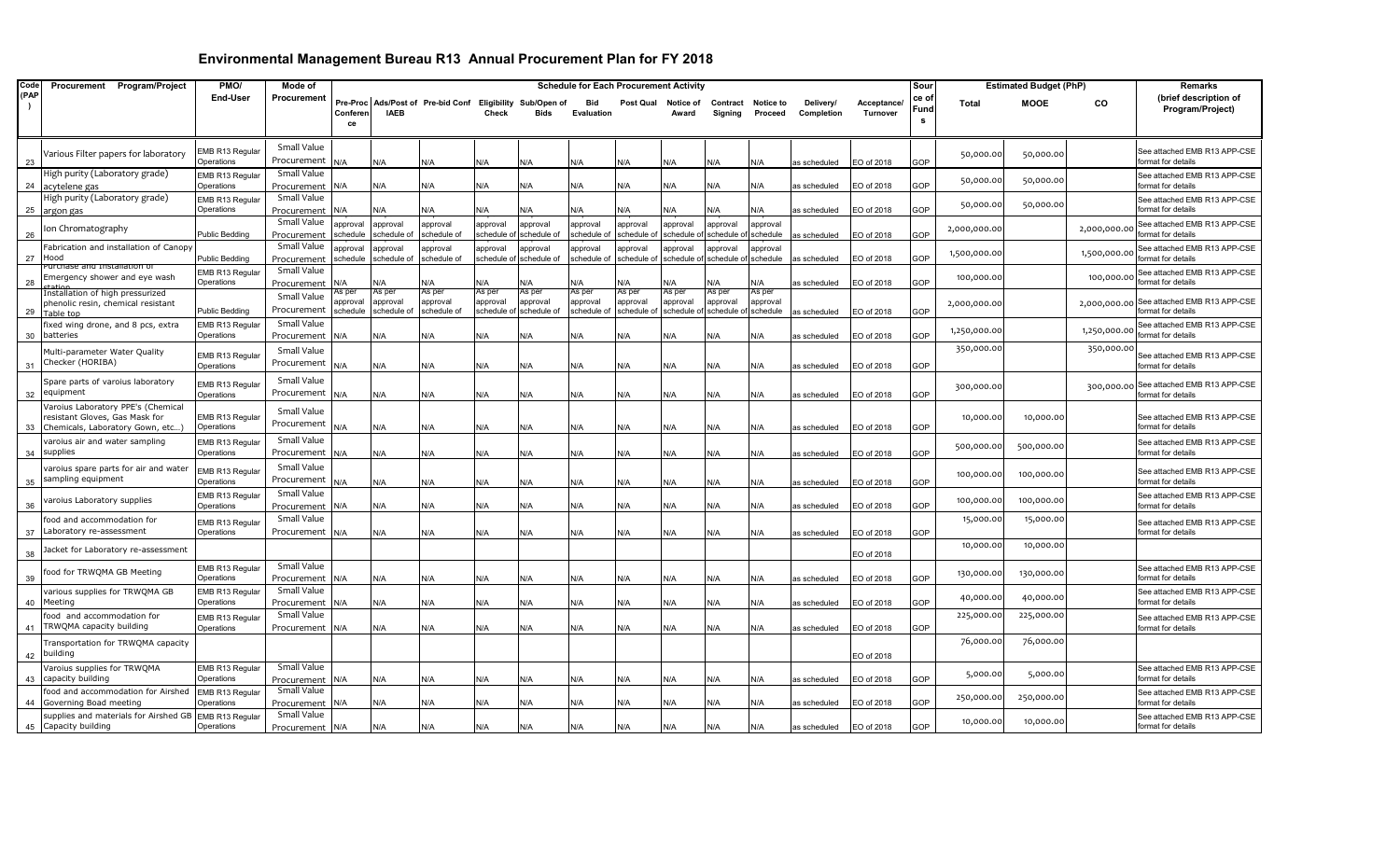| Code | Procurement Program/Project                                                                                                                  | PMO/                          | Mode of                        |                            |             |                                                  |              |      | <b>Schedule for Each Procurement Activity</b> |           |                    |                     |                             |                         |                         | Sour              |            | <b>Estimated Budget (PhP)</b> |           | Remarks                                            |
|------|----------------------------------------------------------------------------------------------------------------------------------------------|-------------------------------|--------------------------------|----------------------------|-------------|--------------------------------------------------|--------------|------|-----------------------------------------------|-----------|--------------------|---------------------|-----------------------------|-------------------------|-------------------------|-------------------|------------|-------------------------------|-----------|----------------------------------------------------|
| (PAP |                                                                                                                                              | End-User                      | Procurement                    | Pre-Proc<br>Conferen<br>ce | <b>IAEB</b> | Ads/Post of Pre-bid Conf Eligibility Sub/Open of | <b>Check</b> | Bids | Bid<br>Evaluation                             | Post Qual | Notice of<br>Award | Contract<br>Signing | <b>Notice to</b><br>Proceed | Delivery/<br>Completion | Acceptance/<br>Turnover | ce o<br>Fund<br>s | Total      | <b>MOOE</b>                   | <b>CO</b> | (brief description of<br>Program/Project)          |
| 46   | Transportation for Airshed GB<br>Capacity building                                                                                           | EMB R13 Regular<br>Operations | Small Value<br>Procurement     | N/A                        | N/A         | N/A                                              | N/A          | N/A  | N/A                                           | N/A       | N/A                | N/A                 | N/A                         | as scheduled            | EO of 2018              | GOP               | 105,000.00 | 105,000.00                    |           | See attached EMB R13 APP-CSE<br>format for details |
| 47   | food and accommodation for the<br>n-house training of REC focal<br>persons                                                                   |                               |                                |                            |             |                                                  |              |      |                                               |           |                    |                     |                             |                         | EO of 2018              |                   | 100,000.00 | 100,000.00                    |           |                                                    |
| 48   | transportation for the in-house<br>training of REC focal persons                                                                             | EMB R13 Regular<br>Operations | Small Value<br>Procurement N/A |                            | N/A         | N/A                                              | N/A          | N/A  | N/A                                           | N/A       | N/A                | N/A                 | N/A                         | as scheduled            | EO of 2018              | GOP               | 50,000.00  | 50,000.00                     |           | See attached EMB R13 APP-CSE<br>format for details |
| 49   | Various supplies for the in-house<br>training of REC focal persons                                                                           | EMB R13 Regular<br>Operations | Small Value<br>Procurement     | N/A                        | N/A         | N/A                                              | N/A          | N/A  | N/A                                           | N/A       | N/A                | N/A                 | N/A                         | as scheduled            | EO of 2018              | GOP               | 20,000.00  | 20,000.00                     |           | See attached EMB R13 APP-CSE<br>format for details |
| 50   | <b>Food for training needs</b><br>assessment of stakeholders                                                                                 | EMB R13 Regular<br>Operations | Small Value<br>Procurement     | N/A                        | N/A         | N/A                                              | N/A          | N/A  | N/A                                           | N/A       | N/A                | N/A                 | N/A                         | as scheduled            | EO of 2018              | GOP               | 50,000.0   | 50,000.00                     |           | See attached EMB R13 APP-CSE<br>format for details |
| 51   | Various supplies for training<br>needs assessment of<br>stakeholders                                                                         | EMB R13 Regular<br>Operations | Small Value<br>Procurement     | N/A                        | N/A         | N/A                                              | N/A          | N/A  | N/A                                           | N/A       | N/A                | N/A                 | N/A                         | as scheduled            | EO of 2018              | GOP               | 25,000.00  | 25,000.00                     |           | See attached EMB R13 APP-CSE<br>format for details |
| 52   | food and accommodation for<br><b>Training of field offices (DENR</b><br>CENRO, PEMO, PENRO) on<br>enhancing the capacity of LGUs<br>and ESWM |                               |                                |                            |             |                                                  |              |      |                                               |           |                    |                     |                             |                         | EO of 2018              |                   | 200,000.00 | 200,000.00                    |           | See attached EMB R13 APP-CSE<br>format for details |
| 53   | Varoius supplies for Training of<br>field offices (DENR CENRO, PEMO,<br>PENRO) on enhancing the<br>anacity of LGLIs anf FSWN                 | EMB R13 Regular<br>Operations | Small Value<br>Procurement     | N/A                        | N/A         | N/A                                              | N/A          | N/A  | N/A                                           | N/A       | N/A                | N/A                 | N/A                         | as scheduled            | EO of 2018              | GOP               | 20,000.00  | 20,000.00                     |           | See attached EMB R13 APP-CSE<br>format for details |
| 54   | food and accommodation for<br>public hearing of non-compliant<br>LGU's                                                                       | EMB R13 Regular<br>Operations | Small Value<br>Procurement     | N/A                        | N/A         | N/A                                              | N/A          | N/A  | N/A                                           | N/A       | N/A                | N/A                 | N/A                         | as scheduled            | EO of 2018              | GOP               | 170,000.00 | 170,000.00                    |           | See attached EMB R13 APP-CSE<br>format for details |
| 55   | Transportation, honorarium for<br>public hearing of non-compliant<br>LGU's                                                                   | EMB R13 Regular<br>Operations | Small Value<br>Procurement     | <b>N/A</b>                 | ۷/A         | N/A                                              | N/A          | N/A  | N/A                                           | N/A       | N/A                | N/A                 | N/A                         | as scheduled            | EO of 2018              | GOP               | 50,000.00  | 50,000.00                     |           | See attached EMB R13 APP-CSE<br>format for details |
| 56   | food, accommodation for bayan<br>ko linis ko orientation                                                                                     | EMB R13 Regular<br>Operations | Small Value<br>Procurement     | N/A                        | N/A         | N/A                                              | N/A          | N/A  | N/A                                           | N/A       | N/A                | N/A                 | N/A                         | as scheduled            | EO of 2018              | GOP               | 150,000.00 | 150,000.00                    |           | See attached EMB R13 APP-CSE<br>format for details |
| 57   | Various supplies for bayan ko<br>linis ko orientation                                                                                        |                               |                                |                            |             |                                                  |              |      |                                               |           |                    |                     |                             |                         | EO of 2018              |                   | 20,000.00  | 20,000.00                     |           | See attached EMB R13 APP-CSE<br>format for details |
| 58   | food for orientation on ESWM<br><b>Public Markets</b>                                                                                        | EMB R13 Regular<br>Operations | Small Value<br>Procurement     | N/A                        | N/A         | N/A                                              | N/A          | N/A  | N/A                                           | N/A       | N/A                | N/A                 | N/A                         | as scheduled            | EO of 2018              | GOP               | 50,000.00  | 50,000.00                     |           | See attached EMB R13 APP-CSE<br>format for details |
| 59   | Various supplies for orientation<br>on ESWM Public Markets                                                                                   | EMB R13 Regular<br>Operations | Small Value<br>Procurement     | N/A                        | N/A         | N/A                                              | N/A          | N/A  | N/A                                           | N/A       | N/A                | N/A                 | N/A                         | as scheduled            | EO of 2018              | GOP               | 8,400.00   | 8,400.00                      |           | See attached EMB R13 APP-CSE<br>format for details |
| 60   | food for seminar and MOA signing EMB R13 Regular<br><b>MRF support program</b>                                                               | Operations                    | Small Value<br>Procurement     | N/A                        | N/A         | N/A                                              | N/A          | N/A  | N/A                                           | N/A       | N/A                | N/A                 | N/A                         | as scheduled            | EO of 2018              | GOP               | 50,000.00  | 50,000.00                     |           | See attached EMB R13 APP-CSE<br>format for details |
| 61   | Varoius supplies for seminar and<br><b>MOA signing MRF support</b><br>program                                                                | EMB R13 Regular<br>Operations | Small Value<br>Procurement     | N/A                        | N/A         | N/A                                              | N/A          | N/A  | N/A                                           | N/A       | N/A                | N/A                 | <b>N/A</b>                  | as scheduled            | EO of 2018              | GOP               | 15,000.00  | 15,000.00                     |           | See attached EMB R13 APP-CSE<br>format for details |
| 62   | food, for IWS support                                                                                                                        |                               |                                |                            |             |                                                  |              |      |                                               |           |                    |                     |                             |                         | EO of 2018              |                   | 40,000.00  | 40,000.00                     |           |                                                    |
| 63   | Various supplies for IWS support                                                                                                             | EMB R13 Regular<br>Operations | Small Value<br>Procurement     | N/A                        | N/A         | N/A                                              | N/A          | N/A  | N/A                                           | N/A       | N/A                | N/A                 | N/A                         | as scheduled            | EO of 2018              | GOP               | 20,000.00  | 20,000.00                     |           | See attached EMB R13 APP-CSE<br>format for details |
| 64   | food, and accommodation, for<br><b>SWEET capacity building</b>                                                                               | EMB R13 Regular<br>Operations | Small Value<br>Procurement     | N/A                        | N/A         | N/A                                              | N/A          | N/A  | N/A                                           | N/A       | N/A                | N/A                 | N/A                         | as scheduled            | EO of 2018              | GOP               | 40,000.00  | 40,000.00                     |           | See attached EMB R13 APP-CSE<br>format for details |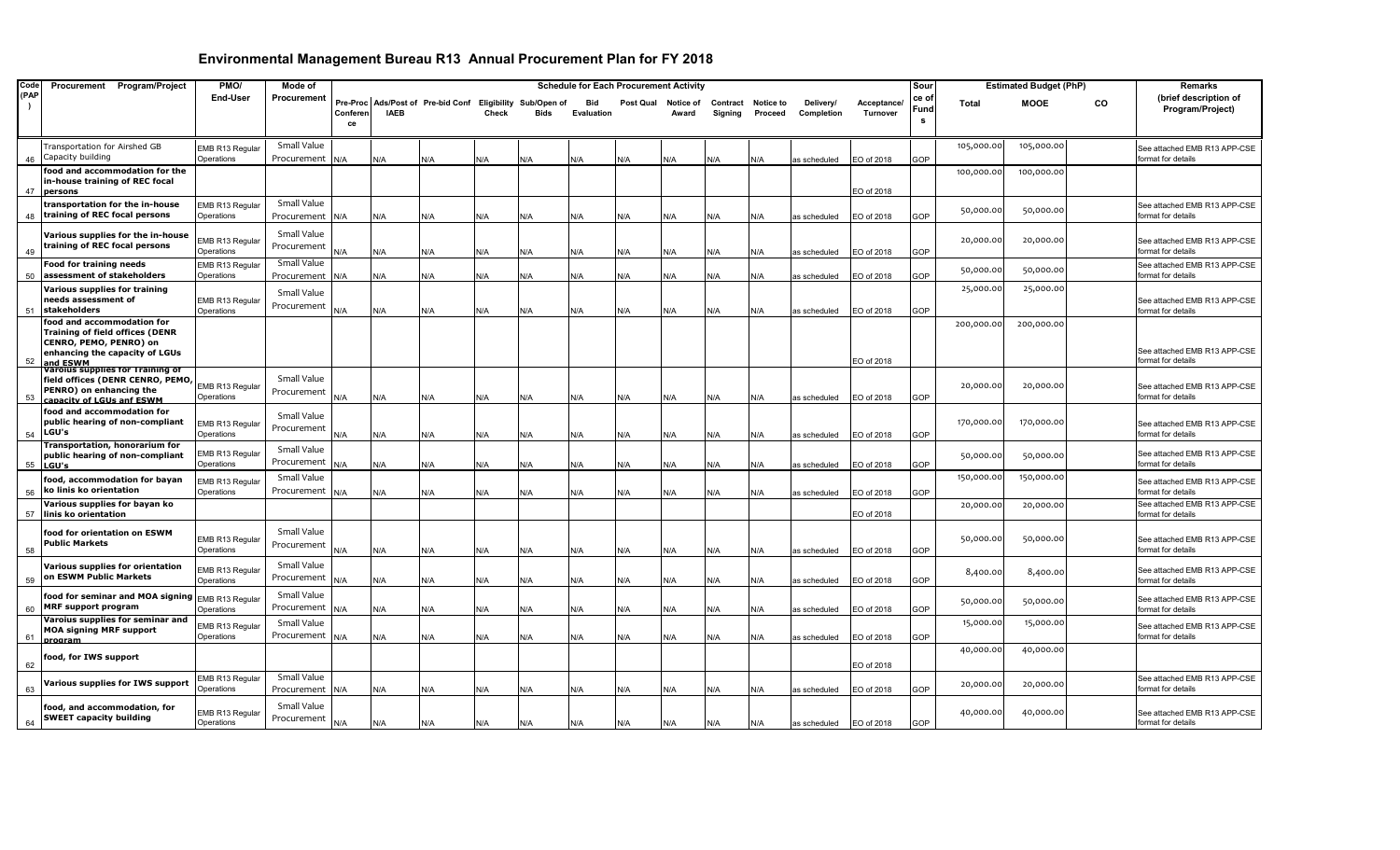| Code                  | Procurement Program/Project                                                                  | PMO/                                 | Mode of                        |                      |                         |                                                           |                         |                         | <b>Schedule for Each Procurement Activity</b> |                         |                         |                        |                      |                         |                         | Sour              |              | <b>Estimated Budget (PhP)</b> |              | Remarks                                            |
|-----------------------|----------------------------------------------------------------------------------------------|--------------------------------------|--------------------------------|----------------------|-------------------------|-----------------------------------------------------------|-------------------------|-------------------------|-----------------------------------------------|-------------------------|-------------------------|------------------------|----------------------|-------------------------|-------------------------|-------------------|--------------|-------------------------------|--------------|----------------------------------------------------|
| (PAP<br>$\rightarrow$ |                                                                                              | End-User                             | Procurement                    | Conferen<br>ce       | <b>IAEB</b>             | Pre-Proc Ads/Post of Pre-bid Conf Eligibility Sub/Open of | Check                   | Bids                    | <b>Bid</b><br>Evaluation                      | Post Qual               | Notice of<br>Award      | Contract<br>Signing    | Notice to<br>Proceed | Delivery/<br>Completion | Acceptance/<br>Turnover | ce o<br>Fund<br>s | <b>Total</b> | <b>MOOE</b>                   | CO           | (brief description of<br>Program/Project)          |
|                       |                                                                                              |                                      |                                |                      |                         |                                                           |                         |                         |                                               |                         |                         |                        |                      |                         |                         |                   |              |                               |              |                                                    |
| 65                    | <b>Various supplies for SWEET</b><br>capacity building                                       | EMB R13 Regular<br>Operations        | Small Value<br>Procurement N/A |                      | N/A                     | N/A                                                       | N/A                     | ۷/A                     | N/A                                           | N/A                     | N/A                     | N/A                    | N/A                  | as scheduled            | EO of 2018              | GOP               | 10,000.00    | 10,000.00                     |              | See attached EMB R13 APP-CSE<br>format for details |
| 66                    | food and accommodation for<br><b>SWEET assessment and program</b>                            | EMB R13 Regular<br>Operations        | Small Value<br>Procurement N/A |                      | N/A                     | N/A                                                       |                         | N/A                     | N/A                                           |                         | N/A                     |                        |                      |                         | EO of 2018              | GOP               | 40,000.00    | 40,000.00                     |              | See attached EMB R13 APP-CSE<br>format for details |
|                       | evaluation<br><b>Various supplies for SWEET</b>                                              |                                      |                                |                      |                         |                                                           | N/A                     |                         |                                               | N/A                     |                         | N/A                    | N/A                  | as scheduled            |                         |                   | 10,000.00    | 10,000.00                     |              |                                                    |
| 67                    | assessment and program<br>evaluation                                                         |                                      |                                |                      |                         |                                                           |                         |                         |                                               |                         |                         |                        |                      |                         | EO of 2018              |                   |              |                               |              |                                                    |
| 68                    | food for commercial<br>establishment implementing SWM Operations                             | EMB R13 Regular                      | Small Value<br>Procurement     | N/A                  | N/A                     | N/A                                                       | N/A                     | N/A                     | N/A                                           | N/A                     | N/A                     | N/A                    | N/A                  | as scheduled            | EO of 2018              | GOP               | 50,000.00    | 50,000.00                     |              | See attached EMB R13 APP-CSE<br>format for details |
|                       | Various supplies for commercial<br>establishment implementing SWM                            | MB R13 Regular                       | Small Value<br>Procurement     |                      |                         |                                                           |                         |                         |                                               |                         |                         |                        |                      |                         |                         |                   | 10,000.00    | 10,000.00                     |              | See attached EMB R13 APP-CSE                       |
| 69                    |                                                                                              | Operations                           |                                | N/A                  | N/A                     | N/A                                                       | N/A                     | <b>A/</b>               | N/A                                           | N/A                     | N/A                     | N/A                    | N/A                  | as scheduled            | EO of 2018              | GOP               |              |                               |              | format for details                                 |
| 70                    | food for echo training for<br><b>EIA/SWM Section</b>                                         | EMB R13 Regular<br>Operations        | Small Value<br>Procurement N/A |                      | ۷/A                     | N/A                                                       | N/A                     | ۷/A                     | N/A                                           | N/A                     | N/A                     | N/A                    | N/A                  | as scheduled            | EO of 2018              | GOP               | 50,000.00    | 50,000.00                     |              | See attached EMB R13 APP-CSE<br>ormat for details  |
|                       | Various supplies for echo training<br>for EIA/SWM Section                                    | EMB R13 Regular                      | Small Value<br>Procurement     |                      |                         |                                                           |                         |                         |                                               |                         |                         |                        |                      |                         |                         |                   | 10,000.00    | 10,000.00                     |              | See attached EMB R13 APP-CSE                       |
| 71                    |                                                                                              | Operations                           |                                | N/A                  | N/A                     | N/A                                                       | N/A                     | ۷A/                     | N/A                                           | N/A                     | N/A                     | N/A                    | N/A                  | as scheduled            | EO of 2018              | GOP               |              |                               |              | format for details                                 |
| 72                    | food for retooling of EIA/SWM<br>Section                                                     |                                      |                                |                      |                         |                                                           |                         |                         |                                               |                         |                         |                        |                      |                         | EO of 2018              |                   | 50,000.00    | 50,000.00                     |              |                                                    |
| 73                    | Various supplies for retooling of<br><b>EIA/SWM Section</b>                                  | EMB R13 Regular<br>Operations        | Small Value<br>Procurement_N/A |                      | N/A                     | N/A                                                       | N/A                     | N/A                     | N/A                                           | N/A                     | N/A                     | N/A                    | N/A                  | as scheduled            | EO of 2018              | GOP               | 10,000.00    | 10,000.00                     |              | See attached EMB R13 APP-CSE<br>format for details |
| 74                    | Purchase of public address<br>system (portable speaker,<br>wireless microphone)              | EMB R13 Regular<br>Operations        | Small Value<br>Procurement     | N/A                  | N/A                     | N/A                                                       | N/A                     | N/A                     | N/A                                           | N/A                     | N/A                     | N/A                    | N/A                  | as scheduled            | EO of 2018              | GOP               | 50,000.00    |                               | 50,000.00    | See attached EMB R13 APP-CSE<br>format for details |
| 75                    | <b>Purchase of presenter</b>                                                                 | EMB R13 Regular<br>Operations        | Small Value<br>Procurement N/A |                      | N/A                     | N/A                                                       | N/A                     | N/A                     | N/A                                           | N/A                     | N/A                     | N/A                    | N/A                  | as scheduled            | EO of 2018              | GOP               | 10,000.00    | 10,000.00                     |              | See attached EMB R13 APP-CSE<br>format for details |
|                       | Purchase of office table, 10                                                                 | EMB R13 Regular                      | Small Value                    |                      |                         |                                                           |                         |                         |                                               |                         |                         |                        |                      |                         |                         |                   | 30,000.00    | 30,000.00                     |              | See attached EMB R13 APP-CSE                       |
| 76                    | sitters w/ chairs                                                                            | Operations                           | Procurement                    | N/A                  | N/A                     | N/A                                                       | N/A                     | ۷A/                     | N/A                                           | N/A                     | N/A                     | N/A                    | N/A                  | as scheduled            | EO of 2018              | GOP               |              |                               |              | format for details                                 |
| 77                    | Purchas of water sampling<br>equipment and spare parts                                       |                                      |                                |                      |                         |                                                           |                         |                         |                                               |                         |                         |                        |                      |                         | EO of 2018              |                   | 400,000.00   | 400,000.00                    |              |                                                    |
| 78                    | <b>Procurement of Vehicle</b>                                                                | Public Bedding                       | Small Value<br>Procurement     | approval<br>schedule | approval<br>schedule of | approval<br>schedule of                                   | approval<br>schedule of | approval<br>schedule of | approval<br>schedule of                       | approval<br>schedule of | approval<br>schedule of | approval<br>schedule o | approval<br>schedule | as scheduled            | EO of 2018              | GOP               | 3,200,000.00 |                               | 3,200,000.00 | See attached EMB R13 APP-CSE<br>format for details |
| 79                    | Purchase of PPE's for Hazwaste<br>(sweatshirt, tshirt, cap, shoes,<br><u>pants)</u>          | EMB R13 Regular<br>Operations        | Small Value<br>Procurement     | N/A                  | N/A                     | N/A                                                       | N/A                     | N/A                     | N/A                                           | N/A                     | N/A                     | N/A                    | N/A                  | as scheduled            | EO of 2018              | GOP               | 100,000.00   | 100,000.00                    |              | See attached EMB R13 APP-CSE<br>format for details |
| 80                    | <b>Purchase of Presenter for</b><br><b>Hazwaste Section</b>                                  | EMB R13 Regular<br>Operations        | Small Value<br>Procurement N/A |                      | N/A                     | N/A                                                       | N/A                     | N/A                     | N/A                                           | N/A                     | N/A                     | N/A                    | N/A                  | as scheduled            | EO of 2018              | GOP               | 5,000.00     | 5,000.00                      |              | See attached EMB R13 APP-CSE<br>ormat for details  |
| 81                    | food and accommodation for<br>retooling of Haswaste section                                  |                                      |                                |                      |                         |                                                           |                         |                         |                                               |                         |                         |                        |                      |                         | EO of 2018              |                   | 20,000.00    | 20,000.00                     |              | See attached EMB R13 APP-CSE<br>format for details |
| 82                    | Supplies and streamer for<br>retooling of Haswaste section                                   | <b>EMB R13 Regular</b><br>Operations | Small Value<br>Procurement N/A |                      | N/A                     | N/A                                                       | N/A                     | N/A                     | N/A                                           | N/A                     | N/A                     | N/A                    | N/A                  | as scheduled            | EO of 2018              | GOP               | 30,000.00    | 30,000.00                     |              | See attached EMB R13 APP-CSE<br>format for details |
| 83                    | foodfor hazardous waste<br>generator and CCO registrants                                     |                                      |                                |                      |                         |                                                           |                         |                         |                                               |                         |                         |                        |                      |                         | EO of 2018              |                   | 25,000.00    | 25,000.00                     |              |                                                    |
| 84                    | <b>Supplies and streamer for</b><br>hazardous waste generator and<br><b>CCO</b> registrants  | EMB R13 Regular<br>Operations        | Small Value<br>Procurement N/A |                      | N/A                     | N/A                                                       | N/A                     | <b>A</b>                | N/A                                           | N/A                     | N/A                     | N/A                    | N/A                  | as scheduled            | EO of 2018              | GOP               | 10,000.00    | 10,000.00                     |              | See attached EMB R13 APP-CSE<br>format for details |
| 85                    | Purchase of round trip tickets for<br>seminar outside caraga regions<br>(Hazawate/Chemicals) | EMB R13 Regular<br>Operations        | Small Value<br>Procurement     | N/A                  | N/A                     | N/A                                                       | N/A                     | N/A                     | N/A                                           | N/A                     | N/A                     | N/A                    | N/A                  | as scheduled            | EO of 2018              | GOP               | 200,000.00   | 200,000.00                    |              | See attached EMB R13 APP-CSE<br>format for details |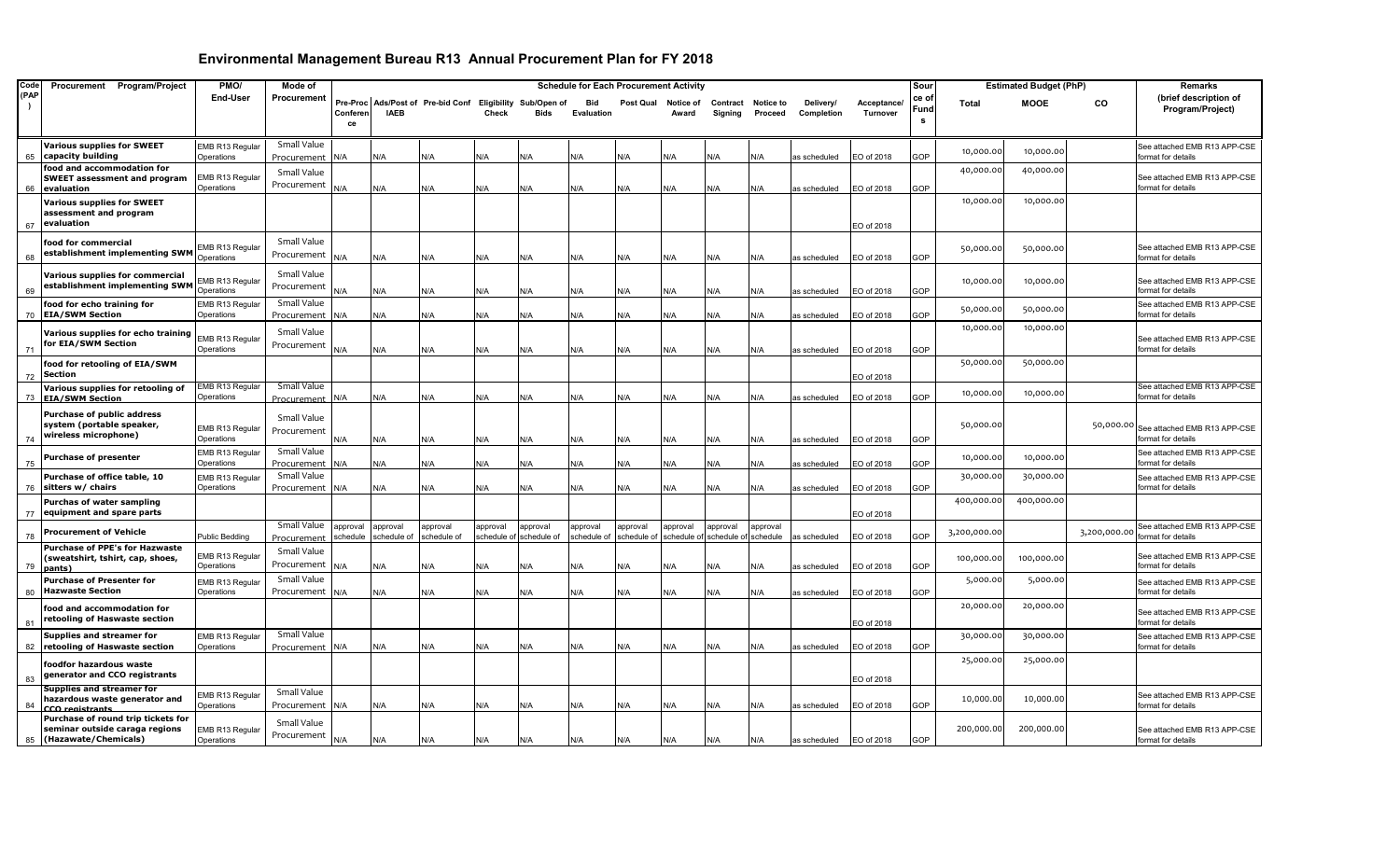| Code | Procurement Program/Project                                               | PMO/                          | Mode of                    |            |                   |                                                           |                   |                   | <b>Schedule for Each Procurement Activity</b> |                     |                   |                    |         |              |                   | Sour     |              | <b>Estimated Budget (PhP)</b> |           | <b>Remarks</b>                                     |
|------|---------------------------------------------------------------------------|-------------------------------|----------------------------|------------|-------------------|-----------------------------------------------------------|-------------------|-------------------|-----------------------------------------------|---------------------|-------------------|--------------------|---------|--------------|-------------------|----------|--------------|-------------------------------|-----------|----------------------------------------------------|
| (PAP |                                                                           | End-User                      | Procurement                |            |                   | Pre-Proc Ads/Post of Pre-bid Conf Eligibility Sub/Open of |                   |                   | <b>Bid</b>                                    | Post Qual Notice of |                   | Contract Notice to |         | Delivery/    | <b>Acceptance</b> | ce of    | <b>Total</b> | <b>MOOE</b>                   | <b>CO</b> | (brief description of                              |
|      |                                                                           |                               |                            | Conferen   | <b>IAEB</b>       |                                                           | Check             | Bids              | Evaluation                                    |                     | Award             | Signing            | Proceed | Completion   | Turnover          | Fund     |              |                               |           | Program/Project)                                   |
|      |                                                                           |                               |                            | ce         |                   |                                                           |                   |                   |                                               |                     |                   |                    |         |              |                   | <b>S</b> |              |                               |           |                                                    |
|      |                                                                           |                               |                            |            |                   |                                                           |                   |                   |                                               |                     |                   |                    |         |              |                   |          |              |                               |           |                                                    |
|      | Purchase of round trip tickets for<br>seminar outside caraga regions      |                               | Small Value                |            |                   |                                                           |                   |                   |                                               |                     |                   |                    |         |              |                   |          | 160,000.00   | 160,000.00                    |           |                                                    |
| 86   | (Laboratory)                                                              | EMB R13 Regular<br>Operations | Procurement                | N/A        | N/A               | N/A                                                       | N/A               | N/A               | N/A                                           | N/A                 | N/A               | N/A                | N/A     | as scheduled | EO of 2018        | GOP      |              |                               |           | See attached EMB R13 APP-CSE<br>format for details |
|      | <b>Food and Accommodation for</b>                                         | EMB R13 Regular               | Small Value                |            |                   |                                                           |                   |                   |                                               |                     |                   |                    |         |              |                   |          |              |                               |           | See attached EMB R13 APP-CSE                       |
| 87   | <b>CREC SWM summit</b>                                                    | Operations                    | Procurement                | N/A        | N/A               | N/A                                                       | N/A               | N/A               | N/A                                           | N/A                 | N/A               | N/A                | N/A     | as scheduled | EO of 2018        | GOP      | 400,000.00   | 400,000.00                    |           | format for details                                 |
|      | <b>Various supplies for CREC SWM</b>                                      |                               | Small Value                |            |                   |                                                           |                   |                   |                                               |                     |                   |                    |         |              |                   |          |              |                               |           |                                                    |
|      | summit                                                                    | EMB R13 Regular               | Procurement                |            |                   |                                                           |                   |                   |                                               |                     |                   |                    |         |              |                   |          | 20,000.00    | 20,000.00                     |           | See attached EMB R13 APP-CSE                       |
| 88   |                                                                           | Operations                    |                            | N/A        | N/A               | N/A                                                       | N/A               | N/A               | N/A                                           | N/A                 | N/A               | N/A                | N/A     | as scheduled | EO of 2018        | GOP      |              |                               |           | format for details                                 |
| 89   | food and accommodation for<br><b>CREC</b> meeting                         | EMB R13 Regular<br>Operations | Small Value<br>Procurement | N/A        | N/A               | N/A                                                       | N/A               | N/A               | N/A                                           | N/A                 | N/A               | N/A                | N/A     | as scheduled | EO of 2018        | GOP      | 70,000.00    | 70,000.00                     |           | See attached EMB R13 APP-CSE<br>format for details |
|      | <b>Various supplies for CREC</b>                                          | EMB R13 Regular               | Small Value                |            |                   |                                                           |                   |                   |                                               |                     |                   |                    |         |              |                   |          |              |                               |           | See attached EMB R13 APP-CSE                       |
| 90   | meeting                                                                   | Operations                    | Procurement                | N/A        | N/A               | N/A                                                       | N/A               | N/A               | N/A                                           | N/A                 | N/A               | N/A                | N/A     | as scheduled | EO of 2018        | GOP      | 20,000.00    | 20,000.00                     |           | format for details                                 |
|      |                                                                           |                               |                            |            |                   |                                                           |                   |                   |                                               |                     |                   |                    |         |              |                   |          |              |                               |           |                                                    |
|      | <b>Food and Accommodation for</b>                                         |                               | Small Value                |            |                   |                                                           |                   |                   |                                               |                     |                   |                    |         |              |                   |          |              |                               |           |                                                    |
|      | <b>Recreational Organization</b><br>Meeting-workshop                      | EMB R13 Regular               | Procurement                |            |                   |                                                           |                   |                   |                                               |                     |                   |                    |         |              |                   |          | 200,000.00   | 200,000.00                    |           | See attached EMB R13 APP-CSE                       |
| 91   |                                                                           | Operations                    |                            | N/A        | N/A               | N/A                                                       | N/A               | N/A               | N/A                                           | N/A                 | N/A               | N/A                | N/A     | as scheduled | EO of 2018        | GOP      |              |                               |           | format for details                                 |
|      | <b>Various Supplies for Recreational</b>                                  |                               | Small Value                |            |                   |                                                           |                   |                   |                                               |                     |                   |                    |         |              |                   |          |              |                               |           |                                                    |
| 92   | <b>Organization Meeting-workshop</b>                                      | EMB R13 Regular<br>Operations | Procurement                | N/A        | N/A               | N/A                                                       | N/A               | N/A               | N/A                                           | N/A                 | N/A               | N/A                | N/A     | as scheduled | EO of 2018        | GOP      | 20,000.00    | 20,000.00                     |           | See attached EMB R13 APP-CSE<br>format for details |
|      | <b>Various supplies for EMED</b>                                          |                               |                            |            |                   |                                                           |                   |                   |                                               |                     |                   |                    |         |              |                   |          |              |                               |           |                                                    |
|      | capacity enhancement and target EMB R13 Regular                           |                               | Small Value                |            |                   |                                                           |                   |                   |                                               |                     |                   |                    |         |              |                   |          | 20,000.00    | 20,000.00                     |           | See attached EMB R13 APP-CSE                       |
| 93   | setting                                                                   | Operations                    | Procurement                | N/A        | N/A               | N/A                                                       | N/A               | N/A               | N/A                                           | N/A                 | N/A               | N/A                | N/A     | as scheduled | EO of 2018        | GOP      |              |                               |           | format for details                                 |
|      | <b>Food and accommodation for</b><br><b>EMED capacity enhancement and</b> | EMB R13 Regular               | Small Value                |            |                   |                                                           |                   |                   |                                               |                     |                   |                    |         |              |                   |          | 100,000.00   | 100,000.00                    |           | See attached EMB R13 APP-CSE                       |
| 94   | target setting                                                            | Operations                    | Procurement                | N/A        | N/A               | N/A                                                       | N/A               | N/A               | N/A                                           | N/A                 | N/A               | N/A                | N/A     | as scheduled | EO of 2018        | GOP      |              |                               |           | format for details                                 |
|      | <b>Food and Accommodation for</b>                                         | EMB R13 Regular               | Small Value                |            |                   |                                                           |                   |                   |                                               |                     |                   |                    |         |              |                   |          | 200,000.00   | 200,000.00                    |           | See attached EMB R13 APP-CSE                       |
| 95   | <b>Adopt-Estero Donor Partners</b><br><u>forum</u>                        | Operations                    | Procurement                | <b>N/A</b> | N/A               | N/A                                                       | N/A               | N/A               | N/A                                           | N/A                 | N/A               | N/A                | N/A     | as scheduled | EO of 2018        | GOP      |              |                               |           | format for details                                 |
|      | <b>Various supplies for Adopt-Estero</b>                                  | EMB R13 Regular               | Small Value                |            |                   |                                                           |                   |                   |                                               |                     |                   |                    |         |              |                   |          | 20,000.00    | 20,000.00                     |           | See attached EMB R13 APP-CSE                       |
| 96   | <b>Donor Partners forum</b>                                               | Operations                    | Procurement                | N/A        | N/A               | N/A                                                       | N/A               | N/A               | N/A                                           | N/A                 | N/A               | N/A                | N/A     | as scheduled | EO of 2018        | GOP      |              |                               |           | format for details                                 |
|      | <b>AEWBP bench marking</b>                                                | EMB R13 Regular               | Small Value                |            |                   |                                                           |                   |                   |                                               |                     |                   |                    |         |              |                   |          | 300,000.00   | 300,000.00                    |           | See attached EMB R13 APP-CSE                       |
| 97   |                                                                           | Operations                    | Procurement                | N/A        | N/A               | N/A                                                       | N/A               | N/A               | N/A                                           | N/A                 | N/A               | N/A                | N/A     | as scheduled | EO of 2018        | GOP      |              |                               |           | format for details                                 |
| 98   | <b>AEWBP Land Marks</b>                                                   | EMB R13 Regular<br>Operations | Small Value<br>Procurement | N/A        | N/A               | N/A                                                       | N/A               | N/A               | N/A                                           | N/A                 | N/A               | N/A                | N/A     | as scheduled | EO of 2018        | GOP      | 500,000.00   | 500,000.00                    |           | See attached EMB R13 APP-CSE<br>format for details |
|      |                                                                           | EMB R13 Regular               | Small Value                |            |                   |                                                           |                   |                   |                                               |                     |                   |                    |         |              |                   |          |              |                               |           | See attached EMB R13 APP-CSE                       |
| 99   | <b>Awarding of Best Estero</b>                                            | Operations                    | Procurement                | N/A        | N/A               | N/A                                                       | N/A               | N/A               | N/A                                           | N/A                 | N/A               | N/A                | N/A     | as scheduled | EO of 2018        | GOP      | 100,000.00   | 100,000.00                    |           | format for details                                 |
|      | Food and accommodation for                                                | EMB R13 Regular               | Small Value                |            |                   |                                                           |                   |                   |                                               |                     |                   |                    |         |              |                   |          | 100,000.00   | 100,000.00                    |           | See attached EMB R13 APP-CSE                       |
| 100  | <b>RAC/MAC monitoring</b>                                                 | Operations                    | Procurement                | N/A        | N/A               | N/A                                                       | N/A               | N/A               | N/A                                           | N/A                 | N/A               | N/A                | N/A     | as scheduled | EO of 2018        | GOP      |              |                               |           | format for details                                 |
|      | <b>Various supplies for RAC/MAC</b>                                       |                               | Small Value                |            |                   |                                                           |                   |                   |                                               |                     |                   |                    |         |              |                   |          |              |                               |           |                                                    |
|      | monitoring                                                                | EMB R13 Regular               | Procurement                |            |                   |                                                           |                   |                   |                                               |                     |                   |                    |         |              |                   |          | 10,000.00    | 10,000.00                     |           | See attached EMB R13 APP-CSE                       |
| 101  | Food and accommodation for                                                | Operations                    |                            | N/A        | N/A               | N/A                                                       | N/A               | N/A               | N/A                                           | N/A                 | N/A               | N/A                | N/A     | as scheduled | EO of 2018        | GOP      |              |                               |           | format for details                                 |
|      | <b>Climate Change Capacity</b>                                            | EMB R13 Regular               | Small Value                |            |                   |                                                           |                   |                   |                                               |                     |                   |                    |         |              |                   |          | 150,000.00   | 150,000.00                    |           | See attached EMB R13 APP-CSE                       |
| 102  | <b>Building/Training</b>                                                  | Operations                    | Procurement                | N/A        | N/A               | N/A                                                       | N/A               | N/A               | N/A                                           | N/A                 | N/A               | N/A                | N/A     | as scheduled | EO of 2018        | GOP      |              |                               |           | format for details                                 |
|      | <b>Various supplies for Climate</b><br><b>Change Capacity Building/</b>   | EMB R13 Regular               | Small Value                |            |                   |                                                           |                   |                   |                                               |                     |                   |                    |         |              |                   |          | 20,000.00    | 20,000.00                     |           | See attached EMB R13 APP-CSE                       |
| 103  | <b>Training</b>                                                           | Operations                    | Procurement                | <b>V/A</b> | N/A               | N/A                                                       | N/A               | N/A               | N/A                                           | N/A                 | N/A               | N/A                | N/A     | as scheduled | EO of 2018        | GOP      |              |                               |           | format for details                                 |
|      | <b>Food and accommodation for</b>                                         |                               | Small Value                | approval   | As pe<br>approval | vs pe<br>approval                                         | 4s pe<br>approval | IS DE<br>approval | is del<br>approval                            | 42 DE<br>approval   | As pe<br>approval |                    |         |              |                   |          |              |                               |           |                                                    |
|      | <b>Climate change Development of</b>                                      | EMB R13 Regular               | Procurement                | schedule   | schedule of       | schedule of                                               | schedule o        | schedule of       | schedule o                                    | schedule o          | schedule of       |                    |         |              |                   |          | 150,000.00   | 150,000.00                    |           | See attached EMB R13 APP-CSE                       |
| 104  | Models                                                                    | Operations                    |                            | of bidding | biddina           | biddina                                                   | bidding           | biddina           | bidding                                       | bidding             | bidding           | N/A                | N/A     | as scheduled | EO of 2018        | GOP      |              |                               |           | format for details                                 |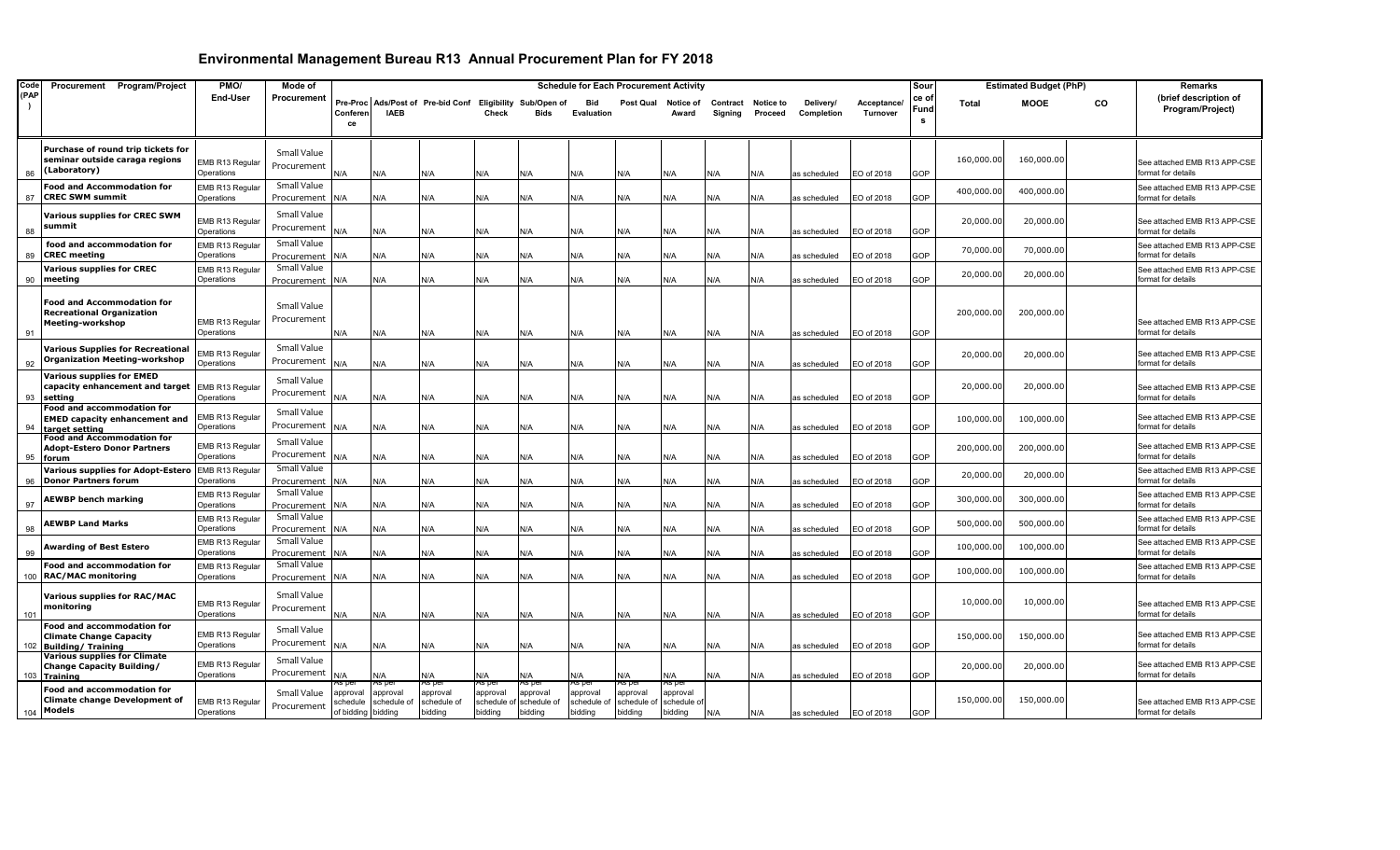| Code |           | Procurement Program/Project                                                                                    | PMO/                                 | Mode of                    |                                |                                  |                                                           |                                   |                                   | <b>Schedule for Each Procurement Activity</b> |                                   |                                       |                     |                             |                         |                         | Sour               |              | <b>Estimated Budget (PhP)</b> |    | Remarks                                            |
|------|-----------|----------------------------------------------------------------------------------------------------------------|--------------------------------------|----------------------------|--------------------------------|----------------------------------|-----------------------------------------------------------|-----------------------------------|-----------------------------------|-----------------------------------------------|-----------------------------------|---------------------------------------|---------------------|-----------------------------|-------------------------|-------------------------|--------------------|--------------|-------------------------------|----|----------------------------------------------------|
| (PAP |           |                                                                                                                | <b>End-User</b>                      | Procurement                | Conferen<br>ce                 | <b>IAEB</b>                      | Pre-Proc Ads/Post of Pre-bid Conf Eligibility Sub/Open of | Check                             | <b>Bids</b>                       | Bid<br>Evaluation                             | Post Qual                         | Notice of<br>Award                    | Contract<br>Signing | <b>Notice to</b><br>Proceed | Delivery/<br>Completion | Acceptance/<br>Turnover | ce of<br>Fund<br>s | <b>Total</b> | <b>MOOE</b>                   | CO | (brief description of<br>Program/Project)          |
|      |           |                                                                                                                |                                      |                            |                                |                                  |                                                           |                                   |                                   |                                               |                                   |                                       |                     |                             |                         |                         |                    |              |                               |    |                                                    |
|      | 105       | <b>Various supplies for Climate</b><br>change Development of Models                                            | EMB R13 Regular<br>Operations        |                            | N/A                            | N/A                              | N/A                                                       | N/A                               | N/A                               | N/A                                           | N/A                               | N/A                                   | N/A                 | N/A                         | as scheduled            | EO of 2018              | GOP                | 20,000.00    | 20,000.00                     |    | See attached EMB R13 APP-CSE<br>format for details |
|      | 106       | Food for Fire and Emergency Drill EMB R13 Regular                                                              | Operations                           | Small Value<br>Procurement | ۷A.                            | N/A                              | N/A                                                       | N/A                               | N/A                               | N/A                                           | N/A                               | N/A                                   | N/A                 | N/A                         | as scheduled            | EO of 2018              | GOP                | 70,000.00    | 70,000.00                     |    | See attached EMB R13 APP-CSE<br>format for details |
|      |           | Various supplies for Fire and                                                                                  | EMB R13 Regular                      | Small Value                |                                |                                  |                                                           |                                   |                                   |                                               |                                   |                                       |                     |                             |                         |                         |                    | 50,000.00    | 50,000.00                     |    | See attached EMB R13 APP-CSE                       |
|      | 107       | <b>Emergency Drill</b><br>Purchase of PPE's (WQMA)                                                             | Operations<br>EMB R13 Regular        | Procurement<br>Small Value | <b>V/A</b>                     | N/A                              | N/A                                                       | N/A                               | N/A                               | N/A                                           | N/A                               | N/A                                   | N/A                 | N/A                         | as scheduled            | EO of 2018              | GOP                | 250,000.00   | 250,000.00                    |    | ormat for details<br>See attached EMB R13 APP-CSE  |
|      | 108       | Drug- free training and drug<br>testing (food, tshirt, supplies and EMB R13 Regular                            | Operations                           | Procurement<br>Small Value | N/A                            | N/A                              | N/A                                                       | N/A                               | N/A                               | N/A                                           | N/A                               | N/A                                   | N/A                 | N/A                         | as scheduled            | EO of 2018              | <b>GOP</b>         | 100,000.00   | 100,000.00                    |    | format for details                                 |
|      |           | 109   materials)                                                                                               | Operations                           | Procurement                | ۷/A                            | N/A                              | N/A                                                       | N/A                               | N/A                               | N/A                                           | N/A                               | N/A                                   | N/A                 | N/A                         | as scheduled            | EO of 2018              | <b>GOP</b>         |              |                               |    | See attached EMB R13 APP-CSE<br>format for details |
|      |           | <b>Basic First Aid Training (food,</b><br>accommodation, tshirt, supplies<br>110 and materials)                | <b>EMB R13 Regular</b><br>Operations | Small Value<br>Procurement | N/A                            | N/A                              | N/A                                                       | N/A                               | N/A                               | N/A                                           | N/A                               | N/A                                   | N/A                 | N/A                         | as scheduled            | EO of 2018              | <b>GOP</b>         | 100,000.00   | 100,000.00                    |    | See attached EMB R13 APP-CSE<br>format for details |
| 111  |           | <b>Work Environment Measurement</b><br>(analysis fee, food and<br>accommodation)                               | EMB R13 Regular<br>Operations        | Small Value<br>Procurement | N/A                            | N/A                              | N/A                                                       | N/A                               | N/A                               | N/A                                           | N/A                               | N/A                                   | N/A                 | N/A                         | as scheduled            | EO of 2018              | GOP                | 200,000.00   | 200,000.00                    |    | See attached EMB R13 APP-CSE<br>format for details |
|      | 112       | <b>Chemical and Hazardous Waste</b><br>Orientation (food,<br>accommodation, tshirt, supplies<br>and materials) | EMB R13 Regular<br>Operations        | Small Value<br>Procurement | ۷/A                            | N/A                              | N/A                                                       | N/A                               | N/A                               | N/A                                           | N/A                               | N/A                                   | N/A                 | N/A                         | as scheduled            | EO of 2018              | <b>GOP</b>         | 100,000.00   | 100,000.00                    |    | See attached EMB R13 APP-CSE<br>format for details |
|      | 113       | Water Classification (food,<br>accommodation                                                                   | EMB R13 Regular<br>Operations        | Public Bidding             | \s per<br>approval<br>schedule | As per<br>approval<br>schedule o | 4s pei<br>approval<br>schedule of                         | 4s per<br>approval<br>schedule of | AS per<br>approval<br>schedule of | as per<br>approval<br>schedule o              | As pei<br>approval<br>schedule of | 4s pei<br>approval<br>schedule of N/A |                     | N/A                         | as scheduled            | EO of 2018              | <b>GOP</b>         | 100,000.00   | 100,000.00                    |    | See attached EMB R13 APP-CSE<br>format for details |
|      | 114       | <b>Water Classification (</b><br>tshirt/tumbler)                                                               | EMB R13 Regular<br>Operations        | Small Value<br>Procurement | N/A                            | N/A                              | N/A                                                       | N/A                               | N/A                               | N/A                                           | N/A                               | N/A                                   | N/A                 | N/A                         | as scheduled            | EO of 2018              | GOP                | 25,000.00    | 25,000.00                     |    | See attached EMB R13 APP-CSE<br>format for details |
|      |           | <b>Water Classification (supplies and</b><br>materials including venue, chair<br>115 and table rental)         | <b>EMB R13 Regular</b><br>Operations | Small Value<br>Procurement | <b>N/A</b>                     | N/A                              | N/A                                                       | N/A                               | N/A                               | N/A                                           | N/A                               | N/A                                   | N/A                 | N/A                         | as scheduled            | EO of 2018              | GOP                | 25,000.00    | 25,000.00                     |    | See attached EMB R13 APP-CSE<br>format for details |
| 116  |           | <b>Water Classification (Streamer)</b>                                                                         | EMB R13 Regular<br>Operations        | Small Value<br>Procurement | N/A                            | N/A                              | N/A                                                       | N/A                               | N/A                               | N/A                                           | N/A                               | N/A                                   | N/A                 | N/A                         | as scheduled            | EO of 2018              | <b>GOP</b>         | 1,600.00     | 1,600.00                      |    | See attached EMB R13 APP-CSE<br>format for details |
|      | 117       | <b>Water Classification (news paper</b><br>publication)                                                        | EMB R13 Regular<br>Operations        | Small Value<br>Procurement | ۷A/                            | N/A                              | N/A                                                       | N/A                               | N/A                               | N/A                                           | N/A                               | N/A                                   | N/A                 | N/A                         | as scheduled            | EO of 2018              | <b>GOP</b>         | 10,000.00    | 10,000.00                     |    | See attached EMB R13 APP-CSE<br>format for details |
|      | 118       | <b>ECO friendly school (School</b><br>supplies)                                                                | EMB R13 Regular<br>Operations        | Small Value<br>Procurement | <b>V/A</b>                     | N/A                              | N/A                                                       | N/A                               | N/A                               | N/A                                           | N/A                               | N/A                                   | N/A                 | N/A                         | as scheduled            | EO of 2018              | GOP                | 100,000.00   | 100,000.00                    |    | See attached EMB R13 APP-CSE<br>format for details |
|      |           | maintenance of water proofing<br>119 for AQMN Shelter                                                          | EMB R13 Regular<br>Operations        | Small Value<br>Procurement | N/A                            | N/A                              | N/A                                                       | N/A                               | N/A                               | N/A                                           | N/A                               | N/A                                   | N/A                 | N/A                         | as scheduled            | EO of 2018              | GOP                | 100,000.00   | 100,000.00                    |    | See attached EMB R13 APP-CSE<br>ormat for details  |
|      |           | subscription of internet<br>connection (DOAS and PMS<br>120 station)                                           | EMB R13 Regular<br>Operations        | Small Value<br>Procurement | ۷/A                            | N/A                              | N/A                                                       | N/A                               | N/A                               | N/A                                           | N/A                               | N/A                                   | N/A                 | N/A                         | as scheduled            | EO of 2018              | GOP                | 60,000.00    | 60,000.00                     |    | See attached EMB R13 APP-CSE<br>format for details |
| 121  |           | electric bills for AQMN                                                                                        | EMB R13 Regular<br>Operations        | Small Value<br>Procurement | ۷/A                            | N/A                              | N/A                                                       | N/A                               | N/A                               | N/A                                           | N/A                               | N/A                                   | N/A                 | N/A                         | as scheduled            | EO of 2018              | GOP                | 150,000.00   | 150,000.00                    |    |                                                    |
|      | $122$ day | contract of e-board<br>advertisement, 30 seconder, 2x a                                                        | EMB R13 Regular<br>Operations        | Small Value<br>Procurement | N/A                            | N/A                              | N/A                                                       | N/A                               | N/A                               | N/A                                           | N/A                               | N/A                                   | N/A                 | N/A                         | as scheduled            | EO of 2018              | GOP                | 100,000.00   | 100,000.00                    |    | See attached EMB R13 APP-CSE<br>format for details |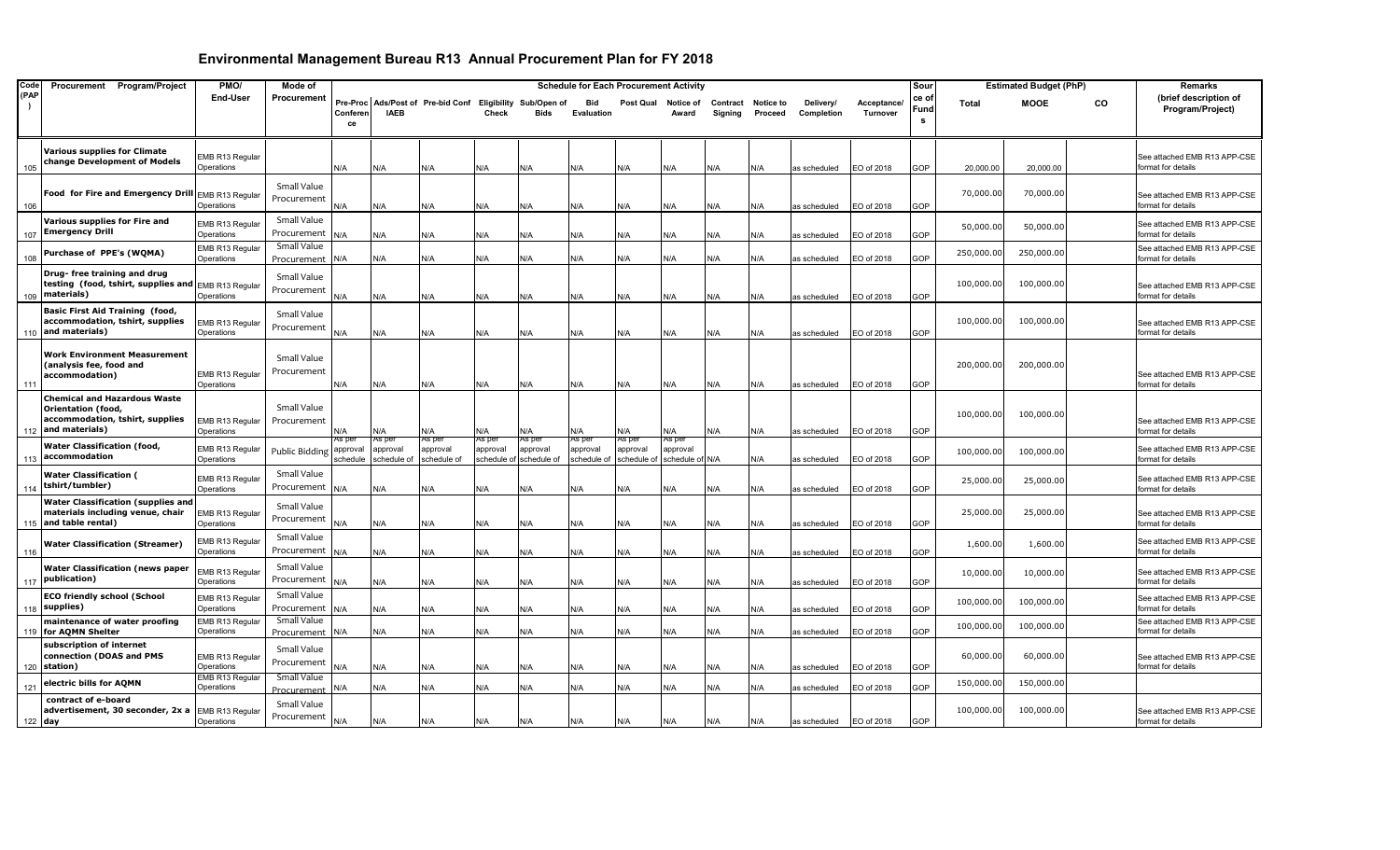| Code | Procurement Program/Project                                  | PMO/                          | Mode of                    |          |             |                                                           |       |      |                   | <b>Schedule for Each Procurement Activity</b> |           |          |                  |              |             | Sour |              | <b>Estimated Budget (PhP)</b> |              | <b>Remarks</b>                                     |
|------|--------------------------------------------------------------|-------------------------------|----------------------------|----------|-------------|-----------------------------------------------------------|-------|------|-------------------|-----------------------------------------------|-----------|----------|------------------|--------------|-------------|------|--------------|-------------------------------|--------------|----------------------------------------------------|
| (PAP |                                                              | End-User                      | Procurement                |          |             | Pre-Proc Ads/Post of Pre-bid Conf Eligibility Sub/Open of |       |      | Bid               | Post Qual                                     | Notice of | Contract | <b>Notice to</b> | Delivery/    | Acceptance/ | ce o | <b>Total</b> | <b>MOOE</b>                   | CO           | (brief description of                              |
|      |                                                              |                               |                            | Conferen | <b>IAEB</b> |                                                           | Check | Bids | <b>Evaluation</b> |                                               | Award     | Signing  | Proceed          | Completion   | Turnover    | Fund |              |                               |              | Program/Project)                                   |
|      |                                                              |                               |                            | ce       |             |                                                           |       |      |                   |                                               |           |          |                  |              |             | s    |              |                               |              |                                                    |
|      |                                                              |                               |                            |          |             |                                                           |       |      |                   |                                               |           |          |                  |              |             |      |              |                               |              |                                                    |
|      | cartering services for forum<br>among stakeholders, brgy.and |                               | Small Value                |          |             |                                                           |       |      |                   |                                               |           |          |                  |              |             |      |              |                               |              |                                                    |
|      | transport educ. Campaign , anti-                             | EMB R13 Regular               | Procurement                |          |             |                                                           |       |      |                   |                                               |           |          |                  |              |             |      | 130,000.00   | 130,000.00                    |              | See attached EMB R13 APP-CSE                       |
| 123  | smoke belching                                               | Operations                    |                            | N/A      | N/A         | N/A                                                       | N/A   | N/A  | N/A               | N/A                                           | N/A       | N/A      | ۷/A              | as scheduled | EO of 2018  | GOP  |              |                               |              | format for details                                 |
|      | hiring of band, prizes, token,                               | EMB R13 Regular               | Small Value                |          |             |                                                           |       |      |                   |                                               |           |          |                  |              |             |      | 100,000.00   | 100,000.00                    |              | See attached EMB R13 APP-CSE                       |
| 124  | food, supplies, streamer                                     | Operations                    | Procurement                | N/A      | N/A         | N/A                                                       | N/A   | N/A  | N/A               | N/A                                           | N/A       | N/A      | ۷/A              | เร scheduled | O of 2018   | GOP  |              |                               |              | format for details                                 |
|      | purchase of ASBU Uniform and                                 | EMB R13 Regular               | Small Value                |          |             |                                                           |       |      |                   |                                               |           |          |                  |              |             |      | 60,000.0     | 60,000.00                     |              | See attached EMB R13 APP-CSE                       |
|      | 125 PPE's                                                    | Operations                    | Procurement                | N/A      | N/A         | N/A                                                       | N/A   | N/A  | N/A               | N/A                                           | N/A       | N/A      | N/A              | as scheduled | EO of 2018  | GOP  |              |                               |              | format for details                                 |
|      | hiring of technical editor, mentor EMB R13 Regular           |                               | Small Value                |          |             |                                                           |       |      |                   |                                               |           |          |                  |              |             |      | 50,000.0     | 50,000.00                     |              | See attached EMB R13 APP-CSE                       |
|      | 126 and                                                      | Operations                    | Procurement<br>Small Value | N/A      | N/A         | N/A                                                       | N/A   | N/A  | N/A               | N/A                                           | N/A       | N/A      | N/A              | as scheduled | EO of 2018  | GOP  |              |                               |              | format for details<br>See attached EMB R13 APP-CSE |
| 127  | printing of airhed status report                             | EMB R13 Regular<br>Operations | Procurement                | N/A      | N/A         | N/A                                                       | N/A   | N/A  | N/A               | N/A                                           | N/A       | N/A      | N/A              | as scheduled | EO of 2018  | GOP  | 70,000.0     | 70,000.00                     |              | format for details                                 |
|      |                                                              | EMB R13 Regular               | Small Value                |          |             |                                                           |       |      |                   |                                               |           |          |                  |              |             |      |              |                               |              | See attached EMB R13 APP-CSE                       |
| 128  | printing of GIS generated maps                               | Operations                    | Procurement                | N/A      | N/A         | N/A                                                       | N/A   | N/A  | N/A               | N/A                                           | N/A       | N/A      | <b>N/A</b>       | as scheduled | O of 2018   | GOP  | 10,000.0     | 10,000.00                     |              | format for details                                 |
|      | Purchase of air dispersion                                   | EMB R13 Regular               | Small Value                |          |             |                                                           |       |      |                   |                                               |           |          |                  |              |             |      |              |                               |              | See attached EMB R13 APP-CSE                       |
|      | 129 medelling software                                       | Operations                    | Procurement                | N/A      | N/A         | N/A                                                       | N/A   | N/A  | N/A               | N/A                                           | N/A       | N/A      | N/A              | as scheduled | O of 2018   | GOP  | 400,000.00   |                               | 400,000.00   | format for details                                 |
|      | hiring of technical editor, mentor                           | EMB R13 Regular               | Small Value                |          |             |                                                           |       |      |                   |                                               |           |          |                  |              |             |      |              |                               |              | See attached EMB R13 APP-CSE                       |
|      | 130 and                                                      | Operations                    | Procurement                | N/A      | N/A         | N/A                                                       | N/A   | N/A  | N/A               | N/A                                           | N/A       | N/A      | N/A              | as scheduled | O of 2018   | GOP  | 50,000.00    | 50,000.00                     |              | format for details                                 |
|      | <b>Steel Locker Cabinet 9 Doors</b>                          | EMB R13 Regular               | Small Value                |          |             |                                                           |       |      |                   |                                               |           |          |                  |              |             |      | 60,000.00    |                               | 60,000.00    | See attached EMB R13 APP-CSE                       |
| 131  |                                                              | Operations                    | Procurement                | N/A      | N/A         | N/A                                                       | N/A   | N/A  | N/A               | N/A                                           | N/A       | N/A      | <b>N/A</b>       | as scheduled | O of 2018   | GOP  |              |                               |              | format for details                                 |
|      | <b>Photocopy Machine</b>                                     | EMB R13 Regular               | Small Value                |          |             |                                                           |       |      |                   |                                               |           |          |                  |              |             |      | 150,000.00   |                               | 150,000.00   | See attached EMB R13 APP-CSE                       |
| 132  |                                                              | Operations                    | Procurement                | N/A      | N/A         | N/A                                                       | N/A   | N/A  | N/A               | N/A                                           | N/A       | N/A      | <b>N/A</b>       | as scheduled | O of 2018   | GOP  |              |                               |              | format for details                                 |
|      | All in One Desktop Computer                                  | EMB R13 Regular               | Small Value                |          |             |                                                           |       |      |                   |                                               |           |          |                  |              |             |      | 1,000,000.00 |                               | 1,000,000.00 | See attached EMB R13 APP-CSE                       |
| 133  |                                                              | Operations<br>EMB R13 Regular | Procurement<br>Small Value | N/A      | N/A         | N/A                                                       | N/A   | N/A  | N/A               | N/A                                           | N/A       | N/A      | N/A              | as scheduled | EO of 2018  | GOP  |              |                               |              | format for details<br>See attached EMB R13 APP-CSE |
| 134  | cellphone                                                    | Operations                    | Procurement                | N/A      | N/A         | N/A                                                       | N/A   | N/A  | N/A               | N/A                                           | N/A       | N/A      | N/A              | as scheduled | O of 2018   | GOP  | 300,000.00   |                               | 300,000.00   | format for details                                 |
|      |                                                              | EMB R13 Regular               | Small Value                |          |             |                                                           |       |      |                   |                                               |           |          |                  |              |             |      |              |                               |              | See attached EMB R13 APP-CSE                       |
| 135  | sala set w/coffe table                                       | Operations                    | Procurement                | N/A      | N/A         | N/A                                                       | N/A   | N/A  | N/A               | N/A                                           | N/A       | N/A      | N/A              | as scheduled | EO of 2018  | GOP  | 20,000.00    |                               | 20,000.00    | format for details                                 |
|      |                                                              | EMB R13 Regular               | Small Value                |          |             |                                                           |       |      |                   |                                               |           |          |                  |              |             |      | 120,000.00   |                               | 120,000.00   | See attached EMB R13 APP-CSE                       |
| 136  | camera dslr lense                                            | Operations                    | Procurement                | N/A      | N/A         | N/A                                                       | N/A   | N/A  | N/A               | N/A                                           | N/A       | N/A      | N/A              | as scheduled | EO of 2018  | GOP  |              |                               |              | format for details                                 |
|      | camera dslr                                                  | EMB R13 Regular               | Small Value                |          |             |                                                           |       |      |                   |                                               |           |          |                  |              |             |      | 50,000.00    |                               | 50,000.00    | See attached EMB R13 APP-CSE                       |
| 137  |                                                              | Operations                    | Procurement                | N/A      | N/A         | N/A                                                       | N/A   | N/A  | N/A               | N/A                                           | N/A       | N/A      | N/A              | as scheduled | EO of 2018  | GOP  |              |                               |              | format for details                                 |
|      | printer table/computer table                                 | EMB R13 Regular               | Small Value                |          |             |                                                           |       |      |                   |                                               |           |          |                  |              |             |      | 15,000.0     | 15,000.00                     |              | See attached EMB R13 APP-CSE                       |
| 138  |                                                              | Operations                    | Procurement                | N/A      | N/A         | N/A                                                       | N/A   | N/A  | N/A               | N/A                                           | N/A       | N/A      | N/A              | as scheduled | EO of 2018  | GOP  |              |                               |              | format for details                                 |
|      | laptop                                                       | EMB R13 Regular               | Small Value                |          |             |                                                           |       |      |                   |                                               |           |          |                  |              |             |      | 150,000.00   |                               | 150,000.00   | See attached EMB R13 APP-CSE                       |
| 139  |                                                              | Operations                    | Procurement                | N/A      | N/A         | N/A                                                       | N/A   | N/A  | N/A               | N/A                                           | N/A       | N/A      | ۷/A              | as scheduled | O of 2018   | GOP  |              |                               |              | format for details                                 |
|      | printer                                                      | EMB R13 Regular               | Small Value                |          |             |                                                           |       |      |                   |                                               |           |          |                  |              |             |      | 40,000.0     | 40,000.00                     |              | See attached EMB R13 APP-CSE                       |
| 140  |                                                              | Operations                    | Procurement                | N/A      | N/A         | N/A                                                       | N/A   | N/A  | N/A               | N/A                                           | N/A       | N/A      | N/A              | as scheduled | EO of 2018  | GOP  |              |                               |              | format for details                                 |
|      | hard drive                                                   | EMB R13 Regular               | Small Value                |          |             |                                                           |       |      |                   |                                               |           |          |                  |              |             |      | 10,000.0     | 10,000.00                     |              | See attached EMB R13 APP-CSE                       |
| 141  |                                                              | Operations                    | Procurement                | N/A      | N/A         | N/A                                                       | N/A   | N/A  | N/A               | N/A                                           | N/A       | N/A      | N/A              | as scheduled | EO of 2018  | GOP  |              |                               |              | format for details                                 |
|      | flatbed scanner                                              | EMB R13 Regular               | Small Value                |          |             |                                                           |       |      |                   |                                               |           |          |                  |              |             |      | 30,000.0     | 30,000.00                     |              | See attached EMB R13 APP-CSE                       |
| 142  |                                                              | Operations                    | Procurement                | N/A      | N/A         | N/A                                                       | N/A   | N/A  | N/A               | N/A                                           | N/A       | N/A      | N/A              | as scheduled | EO of 2018  | GOP  |              |                               |              | format for details                                 |
|      | desktop computer                                             | EMB R13 Regular               | Small Value                |          |             |                                                           |       |      |                   |                                               |           |          |                  |              |             |      | 50,000.00    |                               | 50,000.00    | See attached EMB R13 APP-CSE                       |
| 143  |                                                              | Operations                    | Procurement                | N/A      | N/A         | N/A                                                       | N/A   | N/A  | N/A               | N/A                                           | N/A       | N/A      | N/A              | as scheduled | EO of 2018  | GOP  |              |                               |              | format for details                                 |
|      | Alay sa Bayan Induction Program                              | EMB R13 Regular               | Small Value                |          |             |                                                           |       |      |                   |                                               |           |          |                  |              |             |      | 40,000.00    |                               | 40,000.00    | See attached EMB R13 APP-CSE                       |
| 144  |                                                              | Operations                    | Procurement<br>Small Value | N/A      | N/A         | N/A                                                       | N/A   | N/A  | N/A               | N/A                                           | N/A       | N/A      | ۷/A              | as scheduled | O of 2018   | GOP  |              |                               |              | format for details                                 |
| 145  | <b>Values Orientation Workshop</b>                           | EMB R13 Regular<br>Operations | Procurement                | N/A      | N/A         | N/A                                                       | N/A   | N/A  | N/A               | N/A                                           | N/A       | N/A      | <b>N/A</b>       | as scheduled | O of 2018   | GOP  | 40,000.00    |                               | 40,000.00    | See attached EMB R13 APP-CSE<br>format for details |
|      |                                                              |                               | Small Value                |          |             |                                                           |       |      |                   |                                               |           |          |                  |              |             |      |              |                               |              |                                                    |
| 146  | Public Service Ethics and Accountabil-                       | EMB R13 Regular<br>Operations | Procurement                | N/A      | N/A         | N/A                                                       |       |      | N/A               | N/A                                           | N/A       |          | N/A              |              | EO of 2018  | GOP  | 40,000.00    |                               | 40,000.00    | See attached EMB R13 APP-CSE<br>format for details |
|      |                                                              |                               |                            |          |             |                                                           | N/A   | N/A  |                   |                                               |           | N/A      |                  | as scheduled |             |      |              |                               |              |                                                    |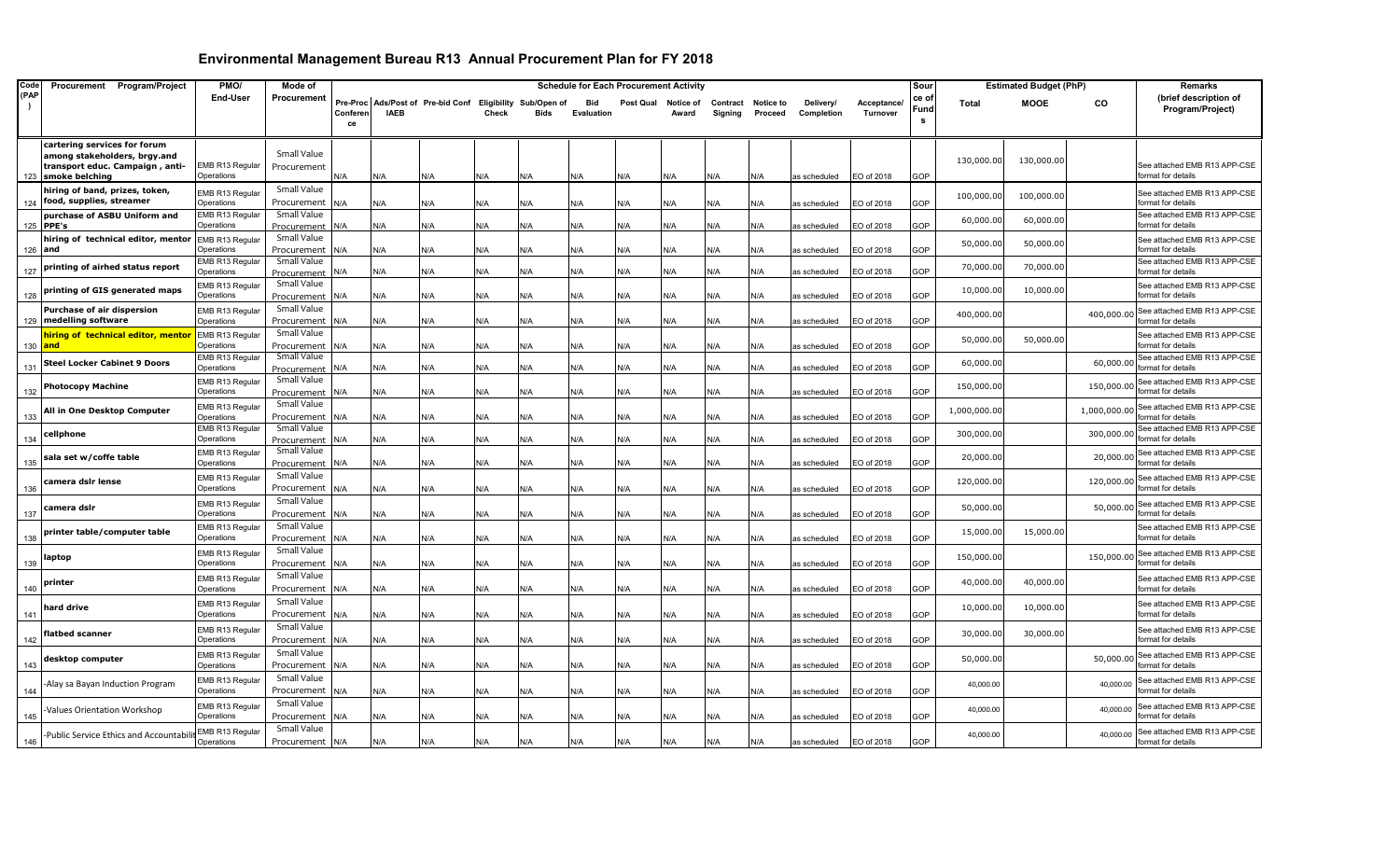| Code | Procurement Program/Project                                                           | PMO/                                | Mode of                        |                      |                         |                                   |                        |                                        |                          | <b>Schedule for Each Procurement Activity</b> |                      |                      |                               |                         |                         | Sour              |            | <b>Estimated Budget (PhP)</b> |            | <b>Remarks</b>                                     |
|------|---------------------------------------------------------------------------------------|-------------------------------------|--------------------------------|----------------------|-------------------------|-----------------------------------|------------------------|----------------------------------------|--------------------------|-----------------------------------------------|----------------------|----------------------|-------------------------------|-------------------------|-------------------------|-------------------|------------|-------------------------------|------------|----------------------------------------------------|
| (PAP |                                                                                       | End-User                            | Procurement                    | Conferen<br>ce       | <b>IAEB</b>             | Pre-Proc Ads/Post of Pre-bid Conf | Check                  | Eligibility Sub/Open of<br><b>Bids</b> | <b>Bid</b><br>Evaluation | Post Qual                                     | Notice of<br>Award   | Signing              | Contract Notice to<br>Proceed | Delivery/<br>Completion | Acceptance/<br>Turnover | ce o<br>Fund<br>s | Total      | <b>MOOE</b>                   | CO         | (brief description of<br>Program/Project)          |
| 147  | <b>Awareness Seminar on PRIME HRM</b>                                                 | EMB R13 Regula<br>Operations        | Small Value<br>Procurement     | N/A                  | N/A                     | N/A                               | N/A                    | N/A                                    | N/A                      | N/A                                           | N/A                  | N/A                  | N/A                           | as scheduled            | EO of 2018              | GOP               | 40,000.00  |                               | 40,000.00  | See attached EMB R13 APP-CSE<br>ormat for details  |
| 148  | <b>Establishment of PRIME HRM System</b>                                              | EMB R13 Regula<br>Operations        | Small Value<br>Procurement     | N/A                  | N/A                     | N/A                               | N/A                    | N/A                                    | N/A                      | N/A                                           | N/A                  | N/A                  | N/A                           | as scheduled            | EO of 2018              | GOP               | 150,000.00 |                               | 150,000.00 | See attached EMB R13 APP-CSE<br>ormat for details  |
| 149  | <b>PRIME HRM Assessment</b>                                                           | EMB R13 Regular<br>Operations       | Small Value<br>Procurement     | N/A                  | N/A                     | N/A                               | N/A                    | N/A                                    | N/A                      | N/A                                           | N/A                  | N/A                  | N/A                           | as scheduled            | EO of 2018              | GOP               | 50,000.00  |                               | 50,000.00  | See attached EMB R13 APP-CSE<br>ormat for details  |
|      | <b>Improvement of Human Resource</b><br>150 Information System (HRIS) program         | EMB R13 Regular<br>Operations       | Small Value<br>Procurement     | N/A                  | N/A                     | N/A                               | N/A                    | ۷/A                                    | N/A                      | N/A                                           | N/A                  | N/A                  | N/A                           | as scheduled            | EO of 2018              | <b>GOP</b>        | 50,000.00  |                               | 50,000.00  | See attached EMB R13 APP-CSE<br>format for details |
|      | 151 HRIS Programmer                                                                   | EMB R13 Regula<br>Operations        | Small Value<br>Procurement     | N/A                  | N/A                     | N/A                               | N/A                    | N/A                                    | N/A                      | N/A                                           | N/A                  | N/A                  | N/A                           | as scheduled            | EO of 2018              | GOP               | 50,000.00  |                               | 50,000.00  | See attached EMB R13 APP-CSE<br>format for details |
| 152  | Recruitment, Selection and Placeme                                                    | EMB R13 Regula<br>Operations        | Small Value<br>Procurement     | N/A                  | N/A                     | N/A                               | N/A                    | N/A                                    | N/A                      | N/A                                           | N/A                  | N/A                  | N/A                           | as scheduled            | EO of 2018              | GOP               | 40,000.00  |                               | 40,000.00  | See attached EMB R13 APP-CSE<br>format for details |
| 153  | Personnel Development Committee                                                       | EMB R13 Regula<br>Operations        | Small Value<br>Procurement     | N/A                  | N/A                     | N/A                               | N/A                    | N/A                                    | N/A                      | N/A                                           | N/A                  | N/A                  | N/A                           | as scheduled            | EO of 2018              | GOP               | 40,000.00  |                               | 40,000.00  | See attached EMB R13 APP-CSE<br>format for details |
| 154  | <b>PRAISE Committee</b>                                                               | EMB R13 Regula<br>Operations        | Small Value<br>Procurement     | N/A                  | N/A                     | N/A                               | N/A                    | N/A                                    | N/A                      | N/A                                           | N/A                  | N/A                  | N/A                           | as scheduled            | EO of 2018              | GOP               | 40,000.00  |                               | 40,000.00  | See attached EMB R13 APP-CSE<br>format for details |
| 155  | Performance Management Team (PN                                                       | <b>EMB R13 Regula</b><br>Operations | Small Value<br>Procurement     | N/A                  | N/A                     | N/A                               | N/A                    | ۷/A                                    | N/A                      | N/A                                           | N/A                  | N/A                  | N/A                           | as scheduled            | EO of 2018              | GOP               | 40,000.00  |                               | 40,000.00  | See attached EMB R13 APP-CSE<br>ormat for details  |
| 156  | <del>mg on nanumig cmpioye</del><br>Grievances/Seminar on the Revise                  | EMB R13 Regula<br>Operations        | Small Value<br>Procurement     | N/A                  | N/A                     | N/A                               | N/A                    | N/A                                    | N/A                      | N/A                                           | N/A                  | N/A                  | N/A                           | as scheduled            | EO of 2018              | GOP               | 40,000.00  |                               | 40,000.00  | See attached EMB R13 APP-CSE<br>ormat for details  |
| 157  | <b>EMB Caraga Team Building</b>                                                       | EMB R13 Regular<br>Operations       | Small Value<br>Procurement     | N/A                  | N/A                     | N/A                               | N/A                    | N/A                                    | N/A                      | N/A                                           | N/A                  | N/A                  | N/A                           | as scheduled            | EO of 2018              | GOP               | 100,000.00 |                               | 100,000.00 | See attached EMB R13 APP-CSE<br>ormat for details  |
| 158  | <b>Basic Customer Service Skills Training</b>                                         | EMB R13 Regular<br>Operations       | Small Value<br>Procurement     | N/A                  | N/A                     | N/A                               | N/A                    | N/A                                    | N/A                      | N/A                                           | N/A                  | N/A                  | N/A                           | as scheduled            | EO of 2018              | GOP               | 50,000.00  |                               | 50,000.00  | See attached EMB R13 APP-CSE<br>format for details |
| 159  | <b>Technical Writeshop</b>                                                            | EMB R13 Regula<br>Operations        | Small Value<br>Procurement     | N/A                  | N/A                     | N/A                               | N/A                    | N/A                                    | N/A                      | N/A                                           | N/A                  | N/A                  | N/A                           | as scheduled            | EO of 2018              | GOP               | 50,000.00  |                               | 50,000.00  | See attached EMB R13 APP-CSE<br>ormat for details  |
| 160  | Annual Physical and Mental ExaminatiEMB R13 Regular                                   | Operations                          | Small Value<br>Procurement     | N/A                  | N/A                     | N/A                               | N/A                    | N/A                                    | N/A                      | N/A                                           | N/A                  | N/A                  | N/A                           | as scheduled            | EO of 2018              | GOP               | 100,000.00 |                               | 100,000.00 | See attached EMB R13 APP-CSE<br>ormat for details  |
| 161  | <b>Annual Mandatory Drug Test</b>                                                     | EMB R13 Regular<br>Operations       | Small Value<br>Procurement     | N/A                  | N/A                     | N/A                               | N/A                    | N/A                                    | N/A                      | N/A                                           | N/A                  | N/A                  | N/A                           | as scheduled            | EO of 2018              | GOP               | 50,000.00  |                               | 50,000.00  | See attached EMB R13 APP-CSE<br>format for details |
|      | 162 ZUMBA instructor                                                                  | EMB R13 Regula<br>Operations        | Small Value<br>Procurement     | N/A                  | N/A                     | N/A                               | N/A                    | N/A                                    | N/A                      | N/A                                           | N/A                  | N/A                  | N/A                           | as scheduled            | EO of 2018              | GOP               | 20,000.00  |                               | 20,000.00  | See attached EMB R13 APP-CSE<br>format for details |
|      | Clear Stciker Reverse On Acrylic Clear<br>163 w/ Inserted Acrylic Handle, Size 10.5 > | EMB R13 Regula<br>Operations        | Small Value<br>Procurement     | N/A                  | N/A                     | N/A                               | N/A                    | N/A                                    | N/A                      | N/A                                           | N/A                  | N/A                  | N/A                           | as scheduled            | EO of 2018              | GOP               | 350,000.00 | 350,000.00                    |            | See attached EMB R13 APP-CSE<br>format for details |
|      | Chairs and Tables for PWD, Senior<br>164 Citizen and Pregnant Women                   | EMB R13 Regula<br>Operations        | Small Value<br>Procurement     | N/A                  | N/A                     | N/A                               | N/A                    | N/A                                    | N/A                      | N/A                                           | N/A                  | N/A                  | N/A                           | as scheduled            | EO of 2018              | GOP               | 10,000.00  | 10,000.00                     |            | See attached EMB R13 APP-CSE<br>format for details |
|      | Preventive Maintenance and<br>calibration of various Laboratory<br>165 Equipment      | EMB R13 Regula<br>Operations        | Small Value<br>Procurement     | N/A                  | N/A                     | N/A                               | N/A                    | N/A                                    | N/A                      | N/A                                           | N/A                  | N/A                  | N/A                           | as scheduled            | EO of 2018              | GOP               | 500,000.00 | 500,000.00                    |            | See attached EMB R13 APP-CSE<br>format for details |
|      | Repair and Maintenance for various<br>166 laboratory equuipment                       | EMB R13 Regula<br>Operations        | Public Bidding                 | approval<br>schedule | approval<br>schedule of | approval<br>schedule of           | approval<br>schedule o | approval<br>schedule of                | approval<br>schedule of  | approval<br>schedule o                        | approval<br>schedule | approval<br>schedule | approval<br>schedule          | as scheduled            | EO of 2018              | GOP               | 200,000.00 | 200,000.00                    |            | See attached EMB R13 APP-CSE<br>format for details |
|      | calibration of various laboratory<br>167 glasswares                                   | EMB R13 Regula<br>Operations        | Small Value<br>Procurement     | N/A                  | N/A                     | N/A                               | N/A                    | ۷/A                                    | N/A                      | N/A                                           | N/A                  | N/A                  | N/A                           | as scheduled            | EO of 2018              | GOP               | 200,000.00 | 200,000.00                    |            | See attached EMB R13 APP-CSE<br>format for details |
|      | Transport and Treatment of<br>Hazardous Waste                                         | EMB R13 Regular<br>Operations       | Small Value<br>Procurement     | N/A                  | N/A                     | N/A                               | N/A                    | <b>N/A</b>                             | N/A                      | N/A                                           | N/A                  | N/A                  | N/A                           | as scheduled            | EO of 2018              | <b>GOP</b>        | 200,000.00 | 200,000.00                    |            | See attached EMB R13 APP-CSE<br>format for details |
|      | Repair of Laboratory furniture and<br>169 fixtures                                    | EMB R13 Regular<br>Operations       | Small Value<br>Procurement N/A |                      | N/A                     | N/A                               | N/A                    | N/A                                    | N/A                      | N/A                                           | N/A                  | N/A                  | N/A                           | as scheduled            | EO of 2018              | GOP               | 100,000.00 | 100,000.00                    |            | See attached EMB R13 APP-CSE<br>format for details |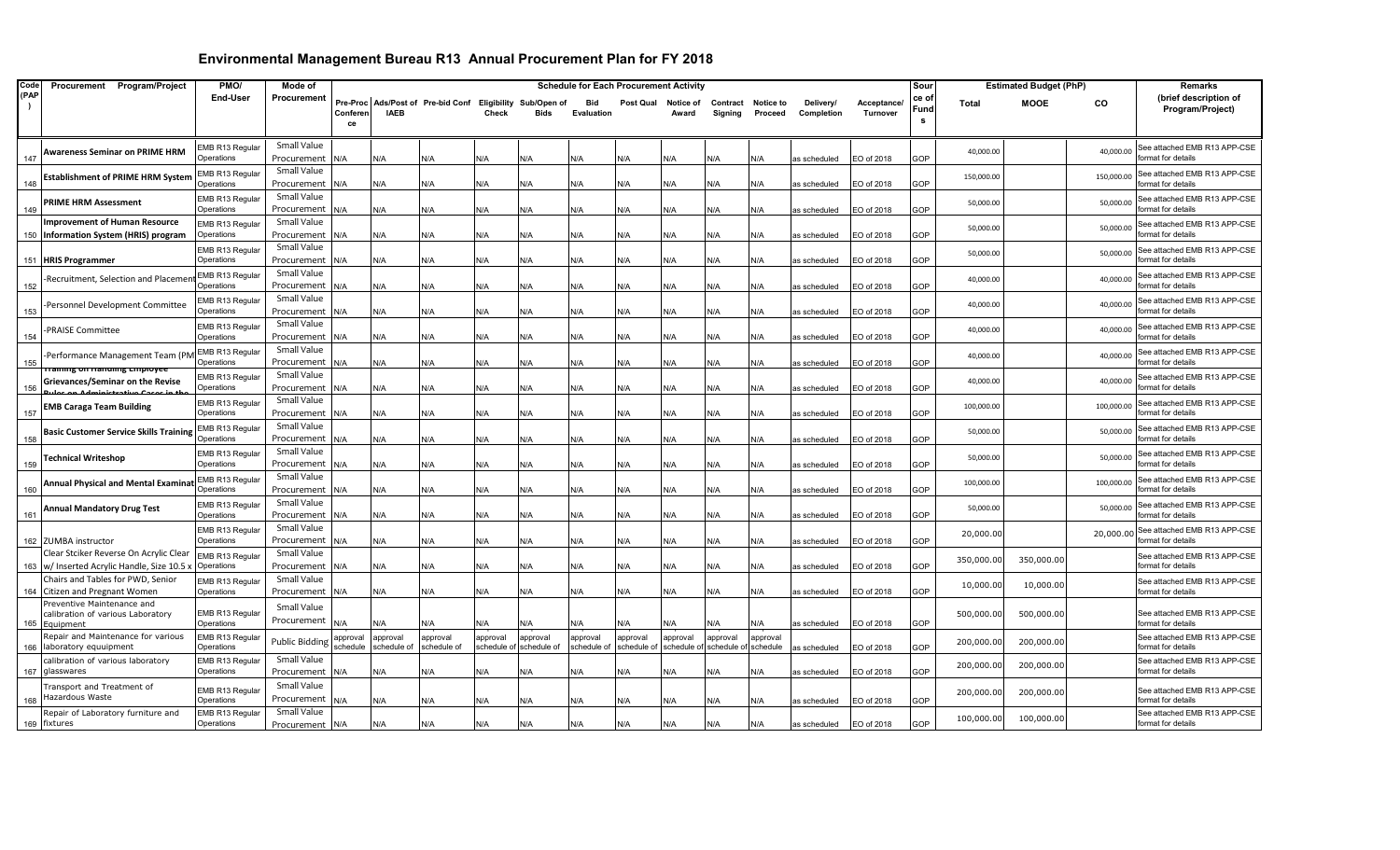| Code | Procurement Program/Project                              | PMO/                          | Mode of                    |          |                    |                                                           |              |                         | <b>Schedule for Each Procurement Activity</b> |            |                 |            |            |              |             | Sour        |                          | <b>Estimated Budget (PhP)</b> |            | Remarks                                                       |
|------|----------------------------------------------------------|-------------------------------|----------------------------|----------|--------------------|-----------------------------------------------------------|--------------|-------------------------|-----------------------------------------------|------------|-----------------|------------|------------|--------------|-------------|-------------|--------------------------|-------------------------------|------------|---------------------------------------------------------------|
| (PAP |                                                          | End-User                      | Procurement                |          |                    | Pre-Proc Ads/Post of Pre-bid Conf Eligibility Sub/Open of |              |                         | Bid                                           | Post Qual  | Notice of       | Contract   | Notice to  | Delivery/    | Acceptance/ | ce o        | <b>Total</b>             | <b>MOOE</b>                   | <b>CO</b>  | (brief description of                                         |
|      |                                                          |                               |                            | Conferen | <b>IAEB</b>        |                                                           | <b>Check</b> | <b>Bids</b>             | Evaluation                                    |            | Award           | Sianina    | Proceed    | Completion   | Turnover    | <b>Fund</b> |                          |                               |            | Program/Project)                                              |
|      |                                                          |                               |                            | ce       |                    |                                                           |              |                         |                                               |            |                 |            |            |              |             | s           |                          |                               |            |                                                               |
|      | Re-wiring of laboratory electric wire                    |                               |                            |          |                    |                                                           |              |                         |                                               |            |                 |            |            |              |             |             |                          |                               |            |                                                               |
|      | including purchase of electrical                         | EMB R13 Regular               | Small Value                |          |                    |                                                           |              |                         |                                               |            |                 |            |            |              |             |             | 50,000.0                 | 50,000.00                     |            | See attached EMB R13 APP-CSE                                  |
| 170  | materials)                                               | Operations                    | Procurement                | N/A      | N/A                | N/A                                                       | N/A          | N/A                     | N/A                                           | N/A        | N/A             | N/A        | N/A        | as scheduled | EO of 2018  | GOP         |                          |                               |            | format for details                                            |
|      | Preventive Maintenance and                               |                               | Small Value                |          |                    |                                                           |              |                         |                                               |            |                 |            |            |              |             |             |                          |                               |            |                                                               |
|      | calibration of various air sampling                      | EMB R13 Regular               | Procurement                |          |                    |                                                           |              |                         |                                               |            |                 |            |            |              |             |             | 300,000.00               | 300,000.00                    |            | See attached EMB R13 APP-CSE                                  |
| 171  | Equipment                                                | Operations<br>EMB R13 Regular | Small Value                | N/A      | N/A                | N/A                                                       | N/A          | N/A                     | N/A                                           | ۷/A        | N/A             | N/A        | N/A        | as scheduled | EO of 2018  | GOP         |                          |                               |            | format for details<br>See attached EMB R13 APP-CSE            |
| 172  | Kenon Lamp Type B (150 W) for DOAS                       | Operations                    | Procurement                | N/A      | N/A                | N/A                                                       | N/A          | N/A                     | N/A                                           | N/A        | N/A             | N/A        | N/A        | as scheduled | EO of 2018  | GOP         | 180,000.0                |                               | 180,000.00 | format for details                                            |
|      |                                                          | EMB R13 Regular               | Small Value                |          |                    |                                                           |              |                         |                                               |            |                 |            |            |              |             |             |                          |                               |            | See attached EMB R13 APP-CSE                                  |
| 173  | ump Rebuild Kit                                          | Operations                    | Procurement                | N/A      | N/A                | N/A                                                       | N/A          | N/A                     | N/A                                           | N/A        | N/A             | N/A        | N/A        | as scheduled | EO of 2018  | GOP         | 70,000.0                 | 70,000.00                     |            | format for details                                            |
|      | TEOM and Thermo Filters for DOAS and                     | EMB R13 Regular               | Small Value                |          |                    |                                                           |              |                         |                                               |            |                 |            |            |              |             |             |                          |                               |            | 120,000.00 See attached EMB R13 APP-CSE                       |
| 174  | PMS                                                      | Operations                    | Procurement                | N/A      | N/A                | N/A                                                       | N/A          | N/A                     | N/A                                           | N/A        | N/A             | N/A        | N/A        | as scheduled | EO of 2018  | GOP         | 120,000.00               |                               |            | format for details                                            |
|      | Servicing of three aircondition units at air             |                               | Small Value                |          |                    |                                                           |              |                         |                                               |            |                 |            |            |              |             |             |                          |                               |            |                                                               |
|      | nonitoring station and 16 airconditioning unit           | EMB R13 Regular               | Procurement                |          |                    |                                                           |              |                         |                                               |            |                 |            |            |              |             |             | 50,000.0                 | 50,000.00                     |            | See attached EMB R13 APP-CSE                                  |
| 175  | at laboratory                                            | Operations<br>EMB R13 Regular | Small Value                | N/A      | N/A                | N/A                                                       | N/A          | N/A                     | N/A                                           | N/A        | N/A             | N/A        | N/A        | as scheduled | EO of 2018  | GOP         |                          |                               |            | format for details<br>See attached EMB R13 APP-CSE            |
| 176  | <b>WQMA Land Marks Installation</b>                      | Operations                    | Procurement                | N/A      | N/A                | N/A                                                       | N/A          | N/A                     | N/A                                           | ۷A/        | N/A             | N/A        | 4/A        | as scheduled | EO of 2018  | GOP         | 500,000.0                |                               | 500,000.00 | format for details                                            |
|      | Construction/Installation of                             |                               |                            | approval | approval           | approval                                                  | approval     | approval                | approval                                      | approval   | approval        | approval   | approval   |              |             |             |                          |                               |            |                                                               |
|      | Wastewater Treatment Facilty with                        | EMB R13 Regular               | Public Bidding schedule    |          | schedule of        | schedule of                                               |              | schedule of schedule of | schedule c                                    | schedule c | schedule o      | schedule o | schedule   |              |             |             | 2,000,000.00             |                               |            | 2,000,000.00 See attached EMB R13 APP-CSE                     |
| 177  | complete accessories                                     | Operations                    |                            |          | of bidding bidding | pidding                                                   | bidding      | bidding                 | pidding                                       | bidding    | bidding         | bidding    | of bidding | as scheduled | EO of 2018  | GOP         |                          |                               |            | format for details                                            |
|      | Construction/Installation of Roll-up                     |                               | Small Value                |          |                    |                                                           |              |                         |                                               |            |                 |            |            |              |             |             |                          |                               |            |                                                               |
| 178  | steel door at Chemical Storage Room                      | MB R13 Regular<br>Operations  | Procurement                | N/A      | N/A                | N/A                                                       | N/A          | N/A                     | N/A                                           | N/A        | N/A             | N/A        | N/A        | as scheduled | EO of 2018  | GOP         | 100,000.00               |                               |            | 100,000.00 See attached EMB R13 APP-CSE<br>format for details |
|      |                                                          | EMB R13 Regular               | Small Value                |          |                    |                                                           |              |                         |                                               |            |                 |            |            |              |             |             |                          |                               |            | See attached EMB R13 APP-CSE                                  |
| 179  | Construction of Equipment Tables                         | Operations                    | Procurement                | N/A      | N/A                | N/A                                                       | N/A          | N/A                     | N/A                                           | N/A        | N/A             | N/A        | N/A        | as scheduled | EO of 2018  | GOP         | 50,000.0                 |                               | 50,000.00  | format for details                                            |
|      | Purchase and installation of                             |                               | Small Value                |          |                    |                                                           |              |                         |                                               |            |                 |            |            |              |             |             |                          |                               |            |                                                               |
|      | flourescence/reflectorized laboratory                    | EMB R13 Regular               | Procurement                |          |                    |                                                           |              |                         |                                               |            |                 |            |            |              |             |             | 50,000.0                 |                               |            | 50,000.00 See attached EMB R13 APP-CSE                        |
| 180  | signages                                                 | Operations                    |                            | N/A      | N/A                | N/A                                                       | N/A          | N/A                     | N/A                                           | N/A        | N/A             | N/A        | N/A        | as scheduled | EO of 2018  | GOP         |                          |                               |            | format for details                                            |
|      | abrication and installation of Canopy                    | EMB R13 Regular               | Small Value                |          |                    |                                                           |              |                         |                                               |            |                 |            |            |              |             |             | 150,000.00               |                               | 150,000.00 | See attached EMB R13 APP-CSE                                  |
| 181  | hood                                                     | Operations                    | Procurement                | N/A      | N/A                | N/A                                                       | N/A          | N/A                     | N/A                                           | N/A        | N/A             | N/A        | N/A        | as scheduled | EO of 2018  | GOP         |                          |                               |            | format for details                                            |
|      | construction of laboratory CR and                        | EMB R13 Regular               | Small Value                |          |                    |                                                           |              |                         |                                               |            |                 |            |            |              |             |             | 100,000.0                |                               | 100,000.00 | See attached EMB R13 APP-CSE<br>format for details            |
| 182  | Septic Tank                                              | Operations                    | Procurement<br>Small Value | N/A      | N/A                | N/A                                                       | N/A          | N/A                     | N/A                                           | N/A        | N/A             | N/A        | N/A        | as scheduled | EO of 2018  | GOP         |                          |                               |            |                                                               |
| 183  | construction of instrument room at<br>phychem laboratory | EMB R13 Regular<br>Operations | Procurement                | N/A      | N/A                | N/A                                                       | N/A          | N/A                     | N/A                                           | N/A        | N/A             | N/A        | N/A        | as scheduled | EO of 2018  | GOP         | 150,000.0                |                               | 150,000.00 | See attached EMB R13 APP-CSE<br>format for details            |
|      |                                                          | EMB R13 Regular               | Small Value                |          |                    |                                                           |              |                         |                                               |            |                 |            |            |              |             |             |                          |                               |            | See attached EMB R13 APP-CSE                                  |
| 184  | niring of technical staff                                | Operations                    | Procurement                | N/A      | N/A                | N/A                                                       | N/A          | N/A                     | N/A                                           | N/A        | N/A             | N/A        | <b>N/A</b> | as scheduled | EO of 2018  | GOP         | 600,000.00               |                               | 600,000.00 | format for details                                            |
|      |                                                          | EMB R13 Regular               | <b>Public Bidding</b>      | approval | approval           | approval                                                  | approval     | approval                | approval                                      | approval   | approval        |            |            |              |             |             | 500,000.0                |                               | 500,000.00 | See attached EMB R13 APP-CSE                                  |
| 185  | hiring of consultant                                     | Operations                    |                            | schedule | schedule of        | schedule of                                               |              | schedule of schedule of | schedule of                                   | schedule o | schedule of N/A |            | N/A        | as scheduled | EO of 2018  | GOP         |                          |                               |            | format for details                                            |
| 186  | hiring of GIS operator                                   | EMB R13 Regular<br>Operations | Small Value                | N/A      | ۷/A                | J/A                                                       | N/A          | N/A                     | N/A                                           | N/A        | N/A             | N/A        | N/A        | as scheduled | EO of 2018  | GOP         | 300,000.00               |                               | 300,000.00 | See attached EMB R13 APP-CSE<br>format for details            |
|      |                                                          | EMB R13 Regular               | Procurement<br>Small Value |          |                    |                                                           |              |                         |                                               |            |                 |            |            |              |             |             |                          |                               |            | See attached EMB R13 APP-CSE                                  |
| 187  | hiring of laboratory aide                                | Operations                    | Procurement                | N/A      | N/A                | N/A                                                       | N/A          | N/A                     | N/A                                           | N/A        | N/A             | N/A        | N/A        | as scheduled | EO of 2018  | GOP         | 300,000.00               |                               | 300,000.00 | format for details                                            |
|      |                                                          | EMB R13 Regular               | Small Value                |          |                    |                                                           |              |                         |                                               |            |                 |            |            |              |             |             |                          |                               |            | See attached EMB R13 APP-CSE                                  |
| 188  | Office Supplies Expenses                                 | Operations                    | <b>Procurement</b>         | N/A      | N/A                | N/A                                                       | N/A          | N/A                     | N/A                                           | N/A        | N/A             | N/A        | N/A        | as scheduled | EO of 2018  | GOP         | $1,402,000.00$ ######### |                               |            | format for details                                            |
|      | Medical, Dental & lab Supplies                           | EMB R13 Regular               | Small Value                |          |                    |                                                           |              |                         |                                               |            |                 |            |            |              |             |             | 1,206,000.00             | #########                     |            | See attached EMB R13 APP-CSE                                  |
| 189  | Expenses                                                 | Operations                    | Procurement                | N/A      | N/A                | N/A                                                       | N/A          | N/A                     | N/A                                           | N/A        | N/A             | N/A        | N/A        | as scheduled | EO of 2018  | GOP         |                          |                               |            | format for details                                            |
|      | uel, Oil & Lubricant Expenses                            | EMB R13 Regular               | Small Value                |          |                    |                                                           |              |                         |                                               |            |                 |            |            |              |             |             | 1,547,000.00             | # # # # # # # #               |            | See attached EMB R13 APP-CSE<br>format for details            |
| 190  |                                                          | <b>Operations</b>             | Procurement<br>Small Value | N/A      | N/A                | N/A                                                       | N/A          | N/A                     | N/A                                           | N/A        | N/A             | N/A        | N/A        | as scheduled | EO of 2018  | GOP         |                          |                               |            |                                                               |
|      | 191 Other Supplies and Materials Expenses                | EMB R13 Regular<br>)perations | Procurement                | N/A      | N/A                | N/A                                                       | N/A          | N/A                     | N/A                                           | N/A        | N/A             | N/A        | N/A        | as scheduled | EO of 2018  | GOP         | 400,000.00               | 400,000.00                    |            | See attached EMB R13 APP-CSE<br>format for details            |
|      |                                                          | EMB R13 Regular               | Small Value                |          |                    |                                                           |              |                         |                                               |            |                 |            |            |              |             |             |                          |                               |            | See attached EMB R13 APP-CSE                                  |
| 192  | <b>Water Expenses</b>                                    | Operations                    | Procurement N/A            |          | N/A                | N/A                                                       | N/A          | N/A                     | N/A                                           | N/A        | N/A             | N/A        | N/A        | as scheduled | EO of 2018  | GOP         | 155,000.00               | 155,000.00                    |            | format for details                                            |
|      |                                                          |                               |                            |          |                    |                                                           |              |                         |                                               |            |                 |            |            |              |             |             |                          |                               |            |                                                               |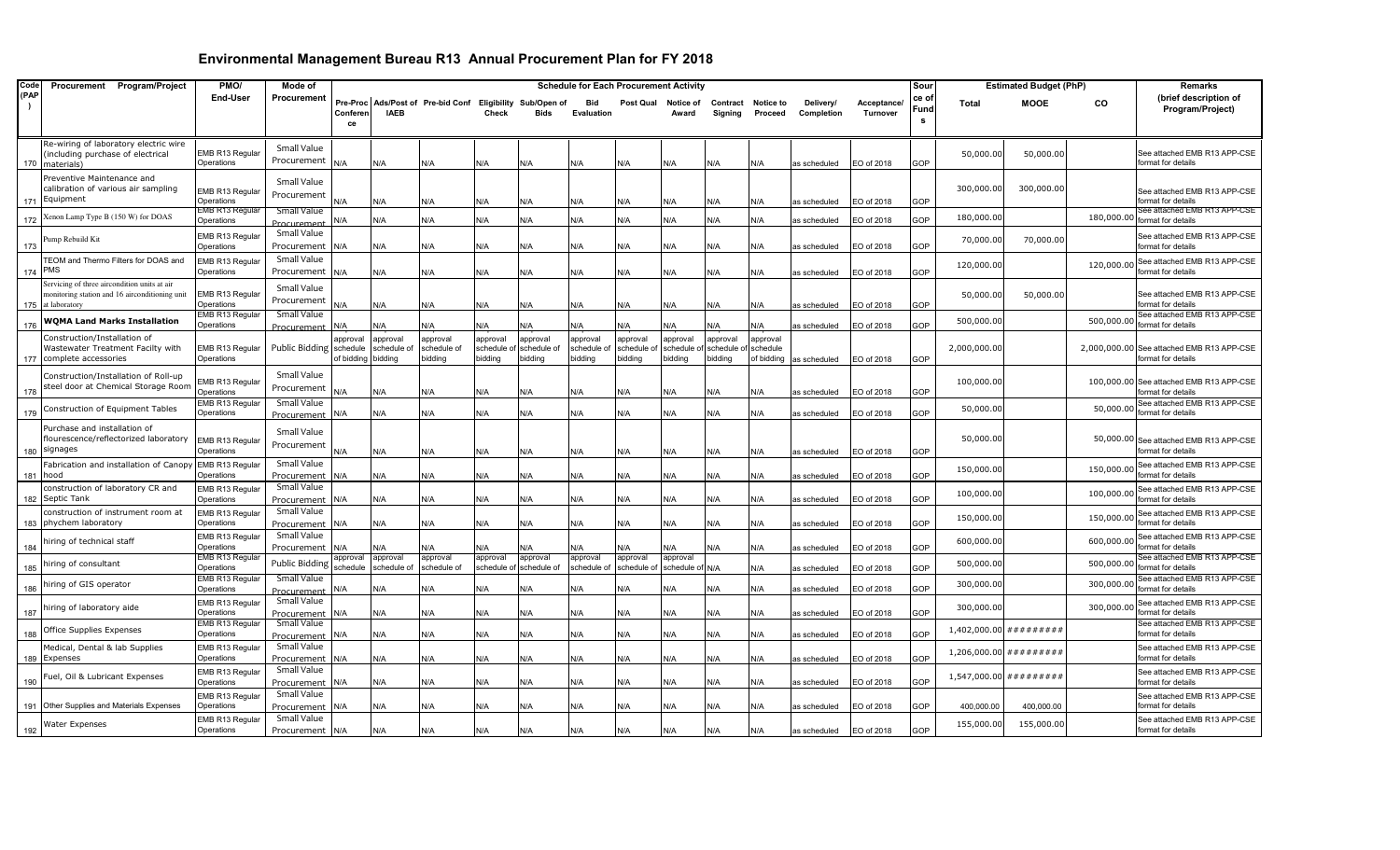| Code | Procurement Program/Project                       | PMO/                          | Mode of                    |                            |             |                                                  |       |             | <b>Schedule for Each Procurement Activity</b> |           |                    |                     |                      |                         |                         | Sour              |              | <b>Estimated Budget (PhP)</b> |           | <b>Remarks</b>                                     |
|------|---------------------------------------------------|-------------------------------|----------------------------|----------------------------|-------------|--------------------------------------------------|-------|-------------|-----------------------------------------------|-----------|--------------------|---------------------|----------------------|-------------------------|-------------------------|-------------------|--------------|-------------------------------|-----------|----------------------------------------------------|
| (PAP |                                                   | End-User                      | Procurement                | Pre-Proc<br>Conferen<br>ce | <b>IAEB</b> | Ads/Post of Pre-bid Conf Eligibility Sub/Open of | Check | <b>Rids</b> | Bid<br><b>Evaluation</b>                      | Post Qual | Notice of<br>Award | Contract<br>Signing | Notice to<br>Proceed | Delivery/<br>Completion | Acceptance.<br>Turnover | ce o<br>Fund<br>s | <b>Total</b> | <b>MOOE</b>                   | CO.       | (brief description of<br>Program/Project)          |
| 193  | <b>Electricity Expenses</b>                       | EMB R13 Regular<br>Operations | Small Value<br>Procurement | <b>N/A</b>                 | N/A         | N/A                                              | N/A   | <b>N/A</b>  | N/A                                           | N/A       | N/A                | N/A                 | N/A                  | as scheduled            | EO of 2018              | GOP               |              | $1,220,000.00$ #########      |           | See attached EMB R13 APP-CSE<br>format for details |
| 194  | Postage and Counter Services                      | EMB R13 Regular<br>Operations | Small Value<br>Procurement | ۷/A                        | N/A         | N/A                                              | N/A   | N/A         | N/A                                           | N/A       | N/A                | N/A                 | N/A                  | as scheduled            | EO of 2018              | GOP               | 65,000.0     | 65,000.00                     |           | See attached EMB R13 APP-CSE<br>ormat for details  |
| 195  | Land Line                                         | EMB R13 Regular<br>Operations | Small Value<br>Procurement | ۷/A                        | N/A         | N/A                                              | N/A   | N/A         | N/A                                           | N/A       | N/A                | N/A                 | N/A                  | as scheduled            | EO of 2018              | GOP               | 199,000.00   | 199,000.00                    |           | See attached EMB R13 APP-CSE<br>format for details |
| 196  | Mobile                                            | EMB R13 Regular<br>Operations | Small Value<br>Procurement | N/A                        | N/A         | N/A                                              | N/A   | N/A         | N/A                                           | N/A       | N/A                | N/A                 | N/A                  | as scheduled            | EO of 2018              | GOP               | 243,000.00   | 243,000.00                    |           | See attached EMB R13 APP-CSE<br>format for details |
| 197  | Internet Subscription Expenses                    | EMB R13 Regular<br>Operations | Small Value<br>Procurement | J/A                        | N/A         | N/A                                              | N/A   | <b>N/A</b>  | N/A                                           | N/A       | N/A                | N/A                 | N/A                  | as scheduled            | EO of 2018              | GOP               | 395,000.00   | 395,000.00                    |           | See attached EMB R13 APP-CSE<br>format for details |
| 198  | Cable, Satelite, Telegraph & Radio<br>Expenses    | EMB R13 Regular<br>Operations | Small Value<br>Procurement | ۷/A                        | N/A         | N/A                                              | N/A   | N/A         | N/A                                           | N/A       | N/A                | N/A                 | N/A                  | as scheduled            | EO of 2018              | GOP               | 18,000.0     | 18,000.00                     |           | See attached EMB R13 APP-CSE<br>format for details |
|      | 199 Advertising Expenses                          | EMB R13 Regular<br>Operations | Small Value<br>Procurement | ۷/A                        | N/A         | N/A                                              | N/A   | N/A         | N/A                                           | N/A       | N/A                | N/A                 | N/A                  | as scheduled            | EO of 2018              | GOP               | 50,000.00    | 50,000.00                     |           | See attached EMB R13 APP-CSE<br>format for details |
| 200  | Printing & Publication Expenses                   | EMB R13 Regular<br>Operations | Small Value<br>Procurement | ۷A.                        | N/A         | N/A                                              | N/A   | N/A         | N/A                                           | N/A       | N/A                | N/A                 | N/A                  | as scheduled            | EO of 2018              | GOP               | 95,000.0     | 95,000.00                     |           | See attached EMB R13 APP-CSE<br>format for details |
|      | 201 Rent Expenses - Building Structure            | EMB R13 Regular<br>Operations | Small Value<br>Procurement | N/A                        | N/A         | N/A                                              | N/A   | <b>N/A</b>  | N/A                                           | N/A       | N/A                | N/A                 | N/A                  | as scheduled            | EO of 2018              | GOP               | 75,000.00    | 75,000.00                     |           | See attached EMB R13 APP-CSE<br>format for details |
|      | 202 Structure Cabling                             | EMB R13 Regular<br>Operations | Small Value<br>Procurement | ۷/A                        | N/A         | N/A                                              | N/A   | N/A         | N/A                                           | N/A       | N/A                | N/A                 | N/A                  | as scheduled            | EO of 2018              | GOP               | 750.000.00   | 750,000.00                    |           | See attached EMB R13 APP-CSE<br>format for details |
| 203  | Internet Subscription Upgrade                     | EMB R13 Regular<br>Operations | Small Value<br>Procurement | N/A                        | N/A         | N/A                                              | N/A   | N/A         | N/A                                           | N/A       | N/A                | N/A                 | N/A                  | as scheduled            | EO of 2018              | GOP               | 400,000.00   | 400,000.00                    |           | See attached EMB R13 APP-CSE<br>format for details |
| 204  | Handheld Radio for Network Suppo Operations       | EMB R13 Regular               | Small Value<br>Procurement | ۷/A                        | N/A         | N/A                                              | N/A   | N/A         | N/A                                           | N/A       | N/A                | N/A                 | N/A                  | as scheduled            | EO of 2018              | GOP               | 20,000.00    | 20,000.00                     |           | See attached EMB R13 APP-CSE<br>format for details |
|      | 205 Network Maintenance Kit                       | EMB R13 Regular<br>Operations | Small Value<br>Procurement | ۷/A                        | N/A         | N/A                                              | N/A   | N/A         | N/A                                           | N/A       | N/A                | N/A                 | N/A                  | as scheduled            | EO of 2018              | GOP               | 14,700.00    | 14,700.00                     |           | See attached EMB R13 APP-CSE<br>format for details |
|      | 206 Digital/Graphics Pad                          | EMB R13 Regular<br>Operations | Small Value<br>Procurement | N/A                        | N/A         | N/A                                              | N/A   | N/A         | N/A                                           | N/A       | N/A                | ۷/A                 | N/A                  | as scheduled            | EO of 2018              | GOP               | 14,000.00    | 14,000.00                     |           | See attached EMB R13 APP-CSE<br>format for details |
|      | 207 External Drives for ICT Support               | EMB R13 Regular<br>Operations | Small Value<br>Procurement | ۷/A                        | N/A         | N/A                                              | N/A   | N/A         | N/A                                           | N/A       | N/A                | N/A                 | N/A                  | as scheduled            | EO of 2018              | GOP               | 10,000.00    | 10,000.00                     |           | See attached EMB R13 APP-CSE<br>format for details |
|      | 208 Common ICT Supplies (Cable, RJ4               | EMB R13 Regular<br>Operations | Small Value<br>Procurement | J/A                        | N/A         | N/A                                              | N/A   | <b>N/A</b>  |                                               | N/A       | N/A                | N/A                 | N/A                  | as scheduled            | EO of 2018              | GOP               | 10,000.00    | 10,000.00                     |           | See attached EMB R13 APP-CSE<br>format for details |
|      | 209 Flash Drive for Network Maintenand Operations | EMB R13 Regular               | Small Value<br>Procurement | ۷/A                        | N/A         | N/A                                              | N/A   | N/A         | N/A                                           | N/A       | N/A                | N/A                 | N/A                  | as scheduled            | EO of 2018              | GOP               | 2,000.00     | 2,000.00                      |           | See attached EMB R13 APP-CSE<br>format for details |
|      | 210 Server Rack                                   | EMB R13 Regular<br>Operations | Small Value<br>Procurement | ۷A.                        | N/A         | N/A                                              | N/A   | N/A         | N/A                                           | N/A       | N/A                | N/A                 | N/A                  | as scheduled            | EO of 2018              | GOP               | 80,000.00    |                               | 80,000.00 | See attached EMB R13 APP-CSE<br>format for details |
|      | 211 Aircon for Server Room                        | EMB R13 Regular<br>Operations | Small Value<br>Procurement | ۷/A                        | N/A         | N/A                                              | N/A   | ۷/A         | N/A                                           | N/A       | N/A                | N/A                 | N/A                  | as scheduled            | EO of 2018              | GOP               | 80,000.00    |                               | 80,000.00 | See attached EMB R13 APP-CSE<br>format for details |
| 212  | Upgrading of Server Room Network Operations       | EMB R13 Regular               | Small Value<br>Procurement | N/A                        | N/A         | N/A                                              | N/A   | N/A         | N/A                                           | N/A       | N/A                | N/A                 | N/A                  | as scheduled            | EO of 2018              | GOP               | 350,000.00   | 350,000.00                    |           | See attached EMB R13 APP-CSE<br>ormat for details  |
|      | 213 Server Memory/Drive Upgrade (old Operations   | EMB R13 Regular               | Small Value<br>Procurement | N/A                        | N/A         | N/A                                              | N/A   | N/A         | N/A                                           | N/A       | N/A                | N/A                 | N/A                  | as scheduled            | EO of 2018              | GOP               | 50,000.00    | 50,000.00                     |           | See attached EMB R13 APP-CSE<br>format for details |
|      | 214 Server Memory/Drive Upgrade (new Operations   | EMB R13 Regular               | Small Value<br>Procurement | 4/A                        | N/A         | N/A                                              | N/A   | N/A         | N/A                                           | N/A       | N/A                | ۷/A                 | ۷A                   | as scheduled            | EO of 2018              | GOP               | 50.000.00    | 50,000.00                     |           | See attached EMB R13 APP-CSE<br>ormat for details  |
|      | 215 Network Attached Storage (NAS) fo Operations  | EMB R13 Regular               | Small Value<br>Procurement | N/A                        | N/A         | N/A                                              | N/A   | N/A         | N/A                                           | N/A       | N/A                | N/A                 | N/A                  | as scheduled            | EO of 2018              | GOP               | 20,000.00    | 20,000.00                     |           | See attached EMB R13 APP-CSE<br>format for details |
|      | 216 UPS for Server Room                           | EMB R13 Regular<br>Operations | Small Value<br>Procurement | <b>N/A</b>                 | N/A         | N/A                                              | N/A   | N/A         | N/A                                           | N/A       | N/A                | A/k                 | N/A                  | as scheduled            | EO of 2018              | GOP               | 14,000.00    | 14,000.00                     |           | See attached EMB R13 APP-CSE<br>format for details |
|      | 217 IP Cameras for Server Room                    | EMB R13 Regular<br>Operations | Small Value<br>Procurement | N/A                        | N/A         | N/A                                              | N/A   | N/A         | N/A                                           | N/A       | N/A                | N/A                 | N/A                  | as scheduled            | EO of 2018              | GOP               | 10.000.00    | 10,000.00                     |           | See attached EMB R13 APP-CSE<br>format for details |